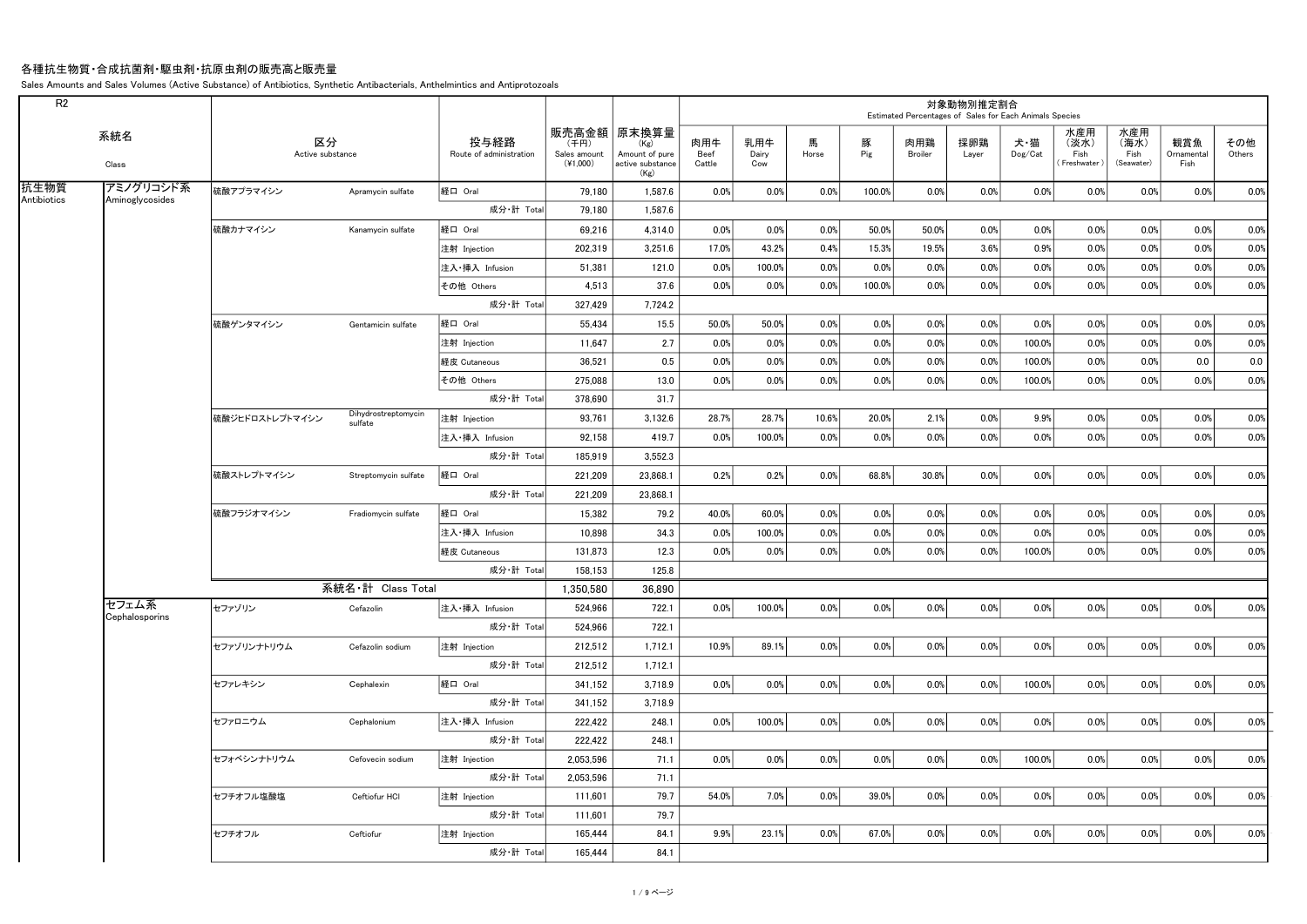|                            |                                                     |                               |                                 |                                  |                                                                   |                       |                     |            |          |                | 対象動物別推定割合<br>Estimated Percentages of Sales for Each Animals Species |                |                                    |                                   |                           |               |
|----------------------------|-----------------------------------------------------|-------------------------------|---------------------------------|----------------------------------|-------------------------------------------------------------------|-----------------------|---------------------|------------|----------|----------------|----------------------------------------------------------------------|----------------|------------------------------------|-----------------------------------|---------------------------|---------------|
| 系統名<br>Class               | 区分<br>Active substance                              |                               | 投与経路<br>Route of administration | (千円)<br>Sales amount<br>(41,000) | 販売高金額 原末換算量<br>(Kg)<br>Amount of pure<br>active substance<br>(Kg) | 肉用牛<br>Beef<br>Cattle | 乳用牛<br>Dairy<br>Cow | 馬<br>Horse | 豚<br>Pig | 肉用鶏<br>Broiler | 採卵鶏<br>Layer                                                         | 犬・猫<br>Dog/Cat | 水産用<br>(淡水)<br>Fish<br>Freshwater) | 水産用<br>(海水)<br>Fish<br>(Seawater) | 観賞魚<br>Ornamental<br>Fish | その他<br>Others |
|                            | セフチオフルナトリウム                                         | Ceftiofur sodium              | 注射 Injection                    | 930,784                          | 697.4                                                             | 5.2%                  | 20.9%               | 0.0%       | 73.9%    | $0.0\%$        | 0.0%                                                                 | 0.0%           | 0.0%                               | $0.0\%$                           | 0.0%                      | 0.0%          |
|                            |                                                     |                               | 成分·計 Total                      | 930,784                          | 697.4                                                             |                       |                     |            |          |                |                                                                      |                |                                    |                                   |                           |               |
|                            | セフロキシムナトリウム                                         | Cefuroxime sodium             | 注入·挿入 Infusion                  | 94,927                           | 154.1                                                             | 0.0%                  | 100.0%              | 0.0%       | 0.0%     | 0.0%           | 0.0%                                                                 | 0.0%           | 0.0%                               | $0.0\%$                           | 0.0%                      | 0.0%          |
|                            |                                                     |                               | 成分·計 Total                      | 94,927                           | 154.1                                                             |                       |                     |            |          |                |                                                                      |                |                                    |                                   |                           |               |
|                            | 硫酸セフキノム                                             | Cefquinome sulfate            | 注射 Injection                    | 95,020                           | 89.4                                                              | 30.0%                 | $20.0\%$            | 0.0%       | 50.0%    | 0.0%           | 0.0%                                                                 | 0.0%           | 0.0%                               | $0.0\%$                           | 0.0%                      | 0.0%          |
|                            |                                                     |                               | 成分·計 Total                      | 95,020                           | 89.4                                                              |                       |                     |            |          |                |                                                                      |                |                                    |                                   |                           |               |
|                            | セフポドキシムプロキセチル                                       | Cefpodoxime proxetil          | 経口 Oral                         | 111,508                          | 142.2                                                             | 0.0%                  | 0.0%                | 0.0%       | 0.0%     | 0.0%           | $0.0\%$                                                              | 100.0%         | 0.0%                               | $0.0\%$                           | 0.0%                      | 0.0%          |
|                            |                                                     |                               | 成分·計 Total                      | 111,508                          | 142.2                                                             |                       |                     |            |          |                |                                                                      |                |                                    |                                   |                           |               |
|                            |                                                     | 系統名·計 Class Total             |                                 | 4,863,932                        | 7,719                                                             |                       |                     |            |          |                |                                                                      |                |                                    |                                   |                           |               |
| テトラサイクリン系<br>Tetracyclines | アルキルトリメチルアンモニウムカル Oxytetracycline<br>シウムオキシテトラサイクリン | quaternary salts              | 経口 Oral                         | 52,012                           | 5,736.0                                                           | 0.0%                  | 0.0%                | 0.0%       | 0.0%     | 0.0%           | 0.0%                                                                 | 0.0%           | 0.0%                               | $100.0\%$                         | 0.0%                      | 0.0%          |
|                            |                                                     |                               | 成分·計 Total                      | 52,012                           | 5,736.0                                                           |                       |                     |            |          |                |                                                                      |                |                                    |                                   |                           |               |
|                            | オキシテトラサイクリン                                         | Oxytetracycline               | 経口 Oral                         | 235,688                          | 91,448.0                                                          | 3.9%                  | 11.4%               | 0.0%       | 60.1%    | 21.4%          | 3.3%                                                                 | 0.0%           | 0.0%                               | $0.0\%$                           | 0.0%                      | 0.0%          |
|                            |                                                     |                               | 注射 Injection                    | 55,736                           | 279.4                                                             | 40.0%                 | $23.0\%$            | 0.0%       | 37.0%    | 0.0%           | 0.0%                                                                 | 0.0%           | 0.0%                               | $0.0\%$                           | 0.0%                      | 0.0%          |
|                            |                                                     |                               | 成分·計 Total                      | 291,424                          | 91,727.4                                                          |                       |                     |            |          |                |                                                                      |                |                                    |                                   |                           |               |
|                            | 塩酸オキシテトラサイクリン                                       | Oxytetracycline HCl           | 経口 Oral                         | 347,605                          | 57,252.1                                                          | 0.5%                  | 1.0%                | 0.0%       | 0.2%     | 0.1%           | 0.1%                                                                 | $0.0\%$        | 0.3%                               | $97.6\%$                          | 0.0%                      | 0.0%          |
|                            |                                                     |                               | 注射 Injection                    | 93,888                           | 1,092.5                                                           | 16.1%                 | 31.8%               | 0.1%       | 34.4%    | 15.4%          | 1.9%                                                                 | 0.3%           | 0.0%                               | 0.0%                              | 0.0%                      | 0.0%          |
|                            |                                                     |                               | 注入・挿入 Infusion                  | 33.946                           | 108.3                                                             | 0.0%                  | 100.0%              | 0.0%       | 0.0%     | 0.0%           | 0.0%                                                                 | 0.0%           | 0.0%                               | 0.0%                              | 0.0%                      | 0.0%          |
|                            |                                                     |                               | 成分·計 Total                      | 475,439                          | 58,453.0                                                          |                       |                     |            |          |                |                                                                      |                |                                    |                                   |                           |               |
|                            | 塩酸クロルテトラサイクリン                                       | Chlortetracycline HCl         | 経口 Oral                         | 278,436                          | 61,045.6                                                          | 40.9%                 | 17.0%               | 0.0%       | 34.8%    | 3.5%           | 3.2%                                                                 | 0.6%           | 0.0%                               | $0.0\%$                           | 0.0%                      | 0.0%          |
|                            |                                                     |                               | 成分·計 Total                      | 278,436                          | 61,045.6                                                          |                       |                     |            |          |                |                                                                      |                |                                    |                                   |                           |               |
|                            | 塩酸ドキシサイクリン                                          | Doxycycline HCI               | 経口 Oral                         | 1.014.091                        | 87,422.2                                                          | 5.2%                  | 1.5%                | 0.0%       | 86.4%    | 4.3%           | 0.2%                                                                 | 0.1%           | $0.0\%$                            | 2.3%                              | 0.0%                      | 0.0%          |
|                            |                                                     |                               | 成分·計 Total                      | 1,014,091                        | 87,422.2                                                          |                       |                     |            |          |                |                                                                      |                |                                    |                                   |                           |               |
|                            |                                                     | 系統名·計 Class Total             |                                 | 2,111,402                        | 304,384                                                           |                       |                     |            |          |                |                                                                      |                |                                    |                                   |                           |               |
| ペニシリン系<br>Penicillins      | アモキシシリン                                             | Amoxicillin                   | 経口 Oral                         | 528,397                          | 40,031.8                                                          | 6.1%                  | 4.9%                | 0.0%       | 62.0%    | 14.1%          | 10.2%                                                                | 2.7%           | $0.0\%$                            | $0.0\%$                           | $0.0\%$                   | 0.0%          |
|                            |                                                     |                               | 注射 Injection                    | 1,299                            | 25.6                                                              | 50.0%                 | 0.0%                | 0.0%       | 50.0%    | 0.0%           | 0.0%                                                                 | 0.0%           | 0.0%                               | $0.0\%$                           | 0.0%                      | 0.0%          |
|                            |                                                     |                               | 成分·計 Total                      | 529,696                          | 40,057.5                                                          |                       |                     |            |          |                |                                                                      |                |                                    |                                   |                           |               |
|                            | アンピシリン                                              | Ampicillin                    | 経口 Oral                         | 449,843                          | 31,120.5                                                          | 1.4%                  | 1.3%                | 0.0%       | 17.2%    | 13.2%          | 5.1%                                                                 | 0.0%           | 0.0%                               | 61.7%                             | 0.0%                      | 0.0%          |
|                            |                                                     |                               | 注射 Injection                    | 337,544                          | 6,560.9                                                           | 5.9%                  | 7.6%                | 0.0%       | 86.5%    | 0.0%           | 0.0%                                                                 | 0.0%           | 0.0%                               | $0.0\%$                           | 0.0%                      | 0.0%          |
|                            |                                                     |                               | 注入·挿入 Infusion                  | $\Omega$                         | 0.0                                                               | 0.0%                  | 0.0%                | 0.0%       | $0.0\%$  | 0.0%           | 0.0%                                                                 | 0.0%           | 0.0%                               | $0.0\%$                           | 0.0%                      | 0.0%          |
|                            |                                                     |                               | 成分·計 Total                      | 787,387                          | 37,681                                                            |                       |                     |            |          |                |                                                                      |                |                                    |                                   |                           |               |
|                            | アンピシリンナトリウム                                         | Ampicillin sodium             | 注射 Injection                    | 270,137                          | 2,625.9                                                           | 37.4%                 | 49.8%               | 0.0%       | 0.0%     | $0.0\%$        | $0.0\%$                                                              | 12.8%          | 0.0%                               | $0.0\%$                           | 0.0%                      | 0.0%          |
|                            |                                                     |                               | 成分·計 Total                      | 270,137                          | 2,625.9                                                           |                       |                     |            |          |                |                                                                      |                |                                    |                                   |                           |               |
|                            | クロキサシリンナトリウム                                        | Cloxacillin sodium            | 注射 Injection                    | 51,026                           | 201.3                                                             | 43.0%                 | 57.0%               | $0.0\%$    | 0.0%     | 0.0%           | 0.0%                                                                 | 0.0%           | $0.0\%$                            | $0.0\%$                           | $0.0\%$                   | 0.0%          |
|                            |                                                     |                               | 成分·計 Total                      | 51,026                           | 201.3                                                             |                       |                     |            |          |                |                                                                      |                |                                    |                                   |                           |               |
|                            | ジクロキサシリンナトリウム                                       | Dicloxacillin sodium          | 注入·挿入 Infusion                  | 5,260                            | 8.9                                                               | 0.0%                  | 100.0%              | 0.0%       | 0.0%     | 0.0%           | $0.0\%$                                                              | 0.0%           | 0.0%                               | $0.0\%$                           | 0.0%                      | 0.0%          |
|                            |                                                     |                               | 成分·計 Total                      | 5,260                            | 8.9                                                               |                       |                     |            |          |                |                                                                      |                |                                    |                                   |                           |               |
|                            | ベンジルペニシリンカリウム                                       | Benzylpenicillin<br>potassium | 注射 Injection                    | 15,228                           | 64.2                                                              | 50.0%                 | 50.0%               | $0.0\%$    | $0.0\%$  | $0.0\%$        | $0.0\%$                                                              | 0.0%           | 0.0%                               | $0.0\%$                           | 0.0%                      | 0.0%          |
|                            |                                                     |                               | 成分·計 Total                      | 15,228                           | 64.2                                                              |                       |                     |            |          |                |                                                                      |                |                                    |                                   |                           |               |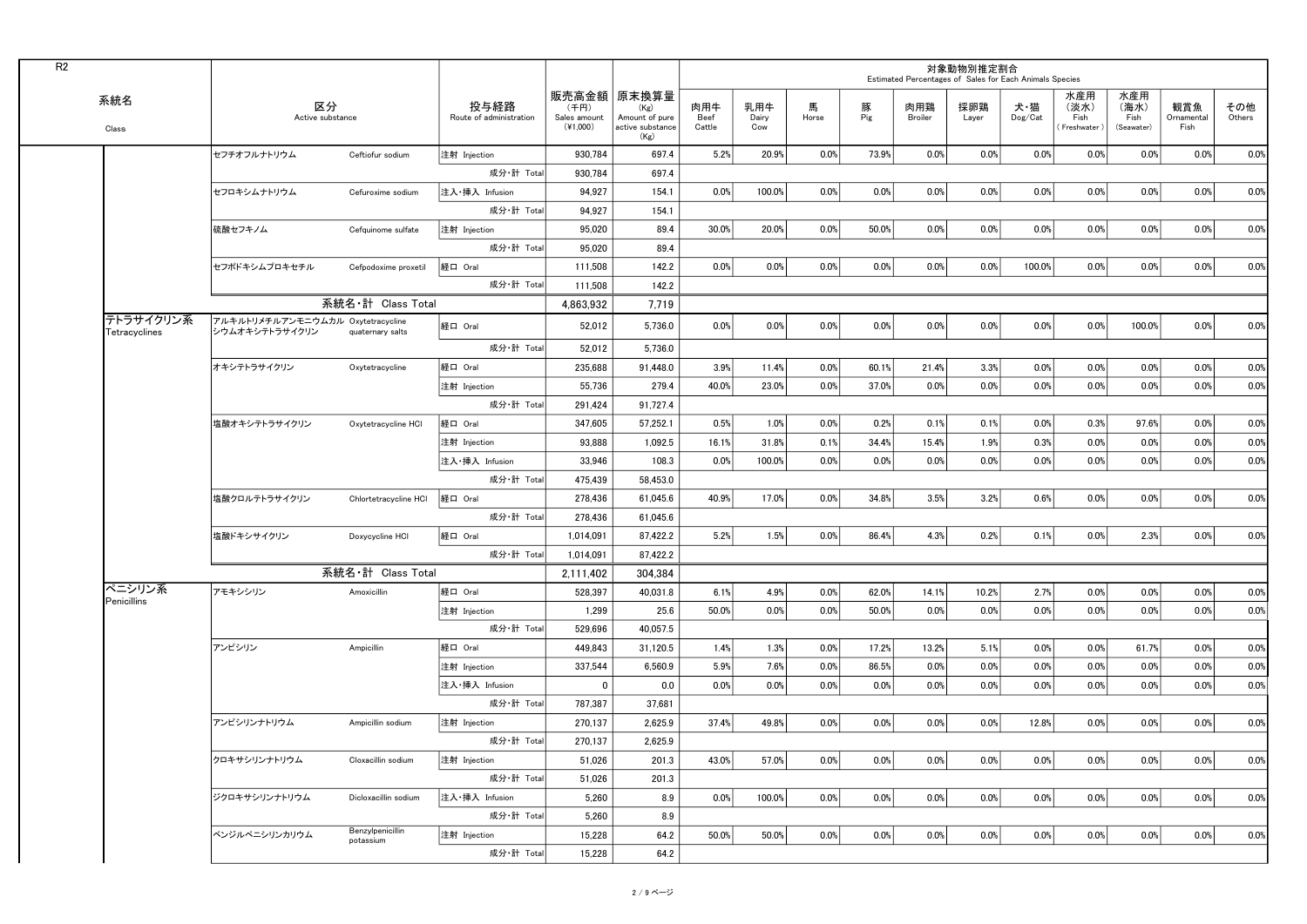|               |                                                       |                                       |                                 |                                    |                                                                   |                       |                     |            |          | Estimated Percentages of Sales for Each Animals Species | 対象動物別推定割合    |                |                                     |                                   |                           |               |
|---------------|-------------------------------------------------------|---------------------------------------|---------------------------------|------------------------------------|-------------------------------------------------------------------|-----------------------|---------------------|------------|----------|---------------------------------------------------------|--------------|----------------|-------------------------------------|-----------------------------------|---------------------------|---------------|
| 系統名<br>Class  | 区分<br>Active substance                                |                                       | 投与経路<br>Route of administration | (千円)<br>Sales amount<br>$(*1,000)$ | 販売高金額 原末換算量<br>(Kg)<br>Amount of pure<br>active substance<br>(Kg) | 肉用牛<br>Beef<br>Cattle | 乳用牛<br>Dairy<br>Cow | 馬<br>Horse | 豚<br>Pig | 肉用鶏<br><b>Broiler</b>                                   | 採卵鶏<br>Layer | 犬・猫<br>Dog/Cat | 水産用<br>(淡水)<br>Fish<br>Freshwater ) | 水産用<br>(海水)<br>Fish<br>(Seawater) | 観賞魚<br>Ornamental<br>Fish | その他<br>Others |
|               | ベンジルペニシリンプロカイン                                        | Benzylpenicillin<br>procaine          | 経口 Oral                         | 284,727                            | 5,617.4                                                           | 0.0%                  | 0.0%                | 0.0%       | 66.1%    | 33.9%                                                   | $0.0\%$      | 0.0%           | 0.0%                                | 0.0%                              | 0.0%                      | 0.0%          |
|               |                                                       |                                       | 注射 Injection                    | 338,517                            | 10,367.3                                                          | 26.8%                 | 26.8%               | 17.5%      | 27.7%    | 0.0%                                                    | 0.0%         | 1.2%           | 0.0%                                | 0.0%                              | 0.0%                      | 0.0%          |
|               |                                                       |                                       | 注入·挿入 Infusion                  | 154,437                            | 347.0                                                             | 0.0%                  | 100.0%              | 0.0%       | 0.0%     | 0.0%                                                    | 0.0%         | 0.0%           | 0.0%                                | 0.0%                              | 0.0%                      | 0.0%          |
|               |                                                       |                                       | 成分·計 Total                      | 777,681                            | 16,331.7                                                          |                       |                     |            |          |                                                         |              |                |                                     |                                   |                           |               |
|               |                                                       | 系統名·計 Class Total                     |                                 | 2,436,415                          | 96,971                                                            |                       |                     |            |          |                                                         |              |                |                                     |                                   |                           |               |
| ペプチド系         | チオストレプトン                                              | Thiostrepton                          | 経皮 Cutaneous                    | 116,537                            | 7.1                                                               | 0.0%                  | 0.0%                | 0.0%       | $0.0\%$  | 0.0%                                                    | 0.0%         | 100.0%         | 0.0%                                | $0.0\%$                           | 0.0%                      | 0.0%          |
| Peptides      |                                                       |                                       | 成分·計 Total                      | 116,537                            | 7.1                                                               |                       |                     |            |          |                                                         |              |                |                                     |                                   |                           |               |
|               | 硫酸コリスチン                                               | Colistin sulfate                      | 経口 Oral                         | 274,477                            | 19,049.0                                                          | 0.0%                  | 0.0%                | 0.0%       | 96.6%    | 3.4%                                                    | 0.0%         | 0.0%           | $0.0\%$                             | $0.0\%$                           | 0.0%                      | 0.0%          |
|               |                                                       |                                       | 成分·計 Total                      | 274,477                            | 19,049.0                                                          |                       |                     |            |          |                                                         |              |                |                                     |                                   |                           |               |
|               |                                                       | 系統名·計 Class Total                     |                                 | 391,014                            | 19,056                                                            |                       |                     |            |          |                                                         |              |                |                                     |                                   |                           |               |
| マクロライド系       | エリスロマイシン                                              | Erythromycin                          | 経口 Oral                         | 1,554,053                          | 101,010.0                                                         | 0.0%                  | 0.0%                | 0.0%       | $0.0\%$  | 0.0%                                                    | 0.0%         | 0.0%           | 0.0%                                | 100.0%                            | 0.0%                      | 0.0%          |
| Macrolides    |                                                       |                                       | 注射 Injection                    | -0                                 | 0.0                                                               | 0.0%                  | 0.0%                | 0.0%       | 0.0%     | 0.0%                                                    | 0.0%         | 0.0%           | 0.0%                                | 0.0%                              | 0.0%                      | 0.0%          |
|               |                                                       |                                       | 注入·挿入 Infusion                  | $\Omega$                           | 0.0                                                               | 0.0%                  | 0.0%                | 0.0%       | 0.0%     | 0.0%                                                    | 0.0%         | 0.0%           | $0.0\%$                             | $0.0\%$                           | 0.0%                      | 0.0%          |
|               |                                                       |                                       | 成分·計 Total                      | 1,554,053                          | 101,010.0                                                         |                       |                     |            |          |                                                         |              |                |                                     |                                   |                           |               |
|               | チオシアン酸エリスロマイシン                                        | Erythromycin<br>thiocyanate           | 経口 Oral                         | - 0                                | 0.0                                                               | 0.0%                  | 0.0%                | 0.0%       | 0.0%     | 0.0%                                                    | 0.0%         | 0.0%           | 0.0%                                | 0.0%                              | 0.0%                      | 0.0%          |
|               |                                                       |                                       | 成分·計 Total                      | $\Omega$                           | 0.0                                                               |                       |                     |            |          |                                                         |              |                |                                     |                                   |                           |               |
|               | タイロシン                                                 | Tylosin                               | 注射 Injection                    | 77,633                             | 743.0                                                             | 33.8%                 | 53.9%               | 0.0%       | 12.3%    | 0.0%                                                    | 0.0%         | 0.0%           | 0.0%                                | 0.0%                              | 0.0%                      | 0.0%          |
|               |                                                       |                                       | 成分·計 Total                      | 77,633                             | 743.0                                                             |                       |                     |            |          |                                                         |              |                |                                     |                                   |                           |               |
|               | リン酸タイロシン                                              | Tylosin phosphate                     | 経口 Oral                         | 383,508                            | 31,172.0                                                          | 5.2%                  | 2.9%                | $0.0\%$    | 77.7%    | 9.7%                                                    | 4.6%         | 0.0%           | $0.0\%$                             | $0.0\%$                           | 0.0%                      | 0.0%          |
|               |                                                       |                                       | 成分·計 Total                      | 383,508                            | 31,172.0                                                          |                       |                     |            |          |                                                         |              |                |                                     |                                   |                           |               |
|               | 洒石酸タイロシン                                              | Tylosin tartrate                      | 経口 Oral                         | 80,966                             | 4,543.0                                                           | 0.0%                  | 0.0%                | 0.0%       | 33.1%    | 54.2%                                                   | 12.7%        | 0.0%           | 0.0%                                | $0.0\%$                           | 0.0%                      | 0.0%          |
|               |                                                       |                                       | 成分·計 Total                      | 80,966                             | 4,543.0                                                           |                       |                     |            |          |                                                         |              |                |                                     |                                   |                           |               |
|               | 酒石酸チルバロシン                                             | Tylvalosin tartrate                   | 経口 Oral                         | 307,107                            | 6,915.0                                                           | 0.0%                  | 0.0%                | $0.0\%$    | 45.6%    | 54.4%                                                   | $0.0\%$      | $0.0\%$        | $0.0\%$                             | 0.0%                              | 0.0%                      | 0.0%          |
|               | (酒石酸酢酸イソ吉草酸タイロシン)<br>Acetylisovaleryltylosin Tartrate | (Acetylisovaleryl<br>tylosinartarate) | 成分·計 Total                      | 307,107                            | 6,915.0                                                           |                       |                     |            |          |                                                         |              |                |                                     |                                   |                           |               |
|               | チルミコシン                                                | Tilmicosin                            | 注射 Injection                    | 120,417                            | 454.8                                                             | 70.3%                 | 29.7%               | $0.0\%$    | 0.0%     | 0.0%                                                    | $0.0\%$      | 0.0%           | 0.0%                                | $0.0\%$                           | $0.0\%$                   | 0.0%          |
|               |                                                       |                                       | 成分·計 Total                      | 120,417                            | 454.8                                                             |                       |                     |            |          |                                                         |              |                |                                     |                                   |                           |               |
|               | リン酸チルミコシン                                             | Tilmicosin phosphate                  | 経口 Oral                         | 862,481                            | 28,353.7                                                          | 1.3%                  | 0.6%                | $0.0\%$    | 98.1%    | 0.0%                                                    | 0.0%         | 0.0%           | 0.0%                                | $0.0\%$                           | 0.0%                      | 0.0%          |
|               |                                                       |                                       | 成分·計 Total                      | 862,481                            | 28,353.7                                                          |                       |                     |            |          |                                                         |              |                |                                     |                                   |                           |               |
|               | ミロサマイシン                                               | Mirosamycin                           | 経口 Oral                         | - 0                                | 0.0                                                               | 0.0%                  | 0.0%                | $0.0\%$    | 0.0%     | 0.0%                                                    | 0.0%         | 0.0%           | 0.0%                                | $0.0\%$                           | 0.0%                      | 0.0%          |
|               |                                                       |                                       | 注射 Injection                    | $\Omega$                           | 0.0                                                               | 0.0%                  | 0.0%                | 0.0%       | 0.0%     | 0.0%                                                    | 0.0%         | 0.0%           | 0.0%                                | 0.0%                              | 0.0%                      | 0.0%          |
|               |                                                       |                                       | 成分·計 Total                      | $\Omega$                           | 0.0                                                               |                       |                     |            |          |                                                         |              |                |                                     |                                   |                           |               |
|               | ツラスロマイシン                                              | Tulathromycin                         | 注射 Injection                    | 1,138,474                          | 531.9                                                             | 32.4%                 | 1.9%                | $0.0\%$    | 65.6%    | 0.0%                                                    | $0.0\%$      | 0.0%           | 0.0%                                | $0.0\%$                           | 0.0%                      | 0.0%          |
|               |                                                       |                                       | 成分·計 Total                      | 1,138,474                          | 531.9                                                             |                       |                     |            |          |                                                         |              |                |                                     |                                   |                           |               |
|               | ガミスロマイシン                                              | Gamithromycin                         | 注射 Injection                    | -0                                 | 0.0                                                               | 0.0%                  | $0.0\%$             | $0.0\%$    | $0.0\%$  | 0.0%                                                    | 0.0%         | 0.0%           | 0.0%                                | $0.0\%$                           | 0.0%                      | 0.0%          |
|               |                                                       |                                       | 成分·計 Total                      | $\Omega$                           | 0.0                                                               |                       |                     |            |          |                                                         |              |                |                                     |                                   |                           |               |
|               |                                                       | 系統名·計 Class Total                     |                                 | 4,524,639                          | 173,723                                                           |                       |                     |            |          |                                                         |              |                |                                     |                                   |                           |               |
| リンコマイシン系      | 塩酸クリンダマイシン                                            | Clindarnycin HCl                      | 経口 Oral                         | 84,718                             | 154.7                                                             | 0.0%                  | $0.0\%$             | 0.0%       | $0.0\%$  | 0.0%                                                    | 0.0%         | 100.0%         | 0.0%                                | $0.0\%$                           | $0.0\%$                   | 0.0%          |
| Lincosaminids |                                                       |                                       | 成分·計 Total                      |                                    |                                                                   |                       |                     |            |          |                                                         |              |                |                                     |                                   |                           |               |
|               |                                                       |                                       |                                 | 84,718                             | 154.7                                                             |                       |                     |            |          |                                                         |              |                |                                     |                                   |                           |               |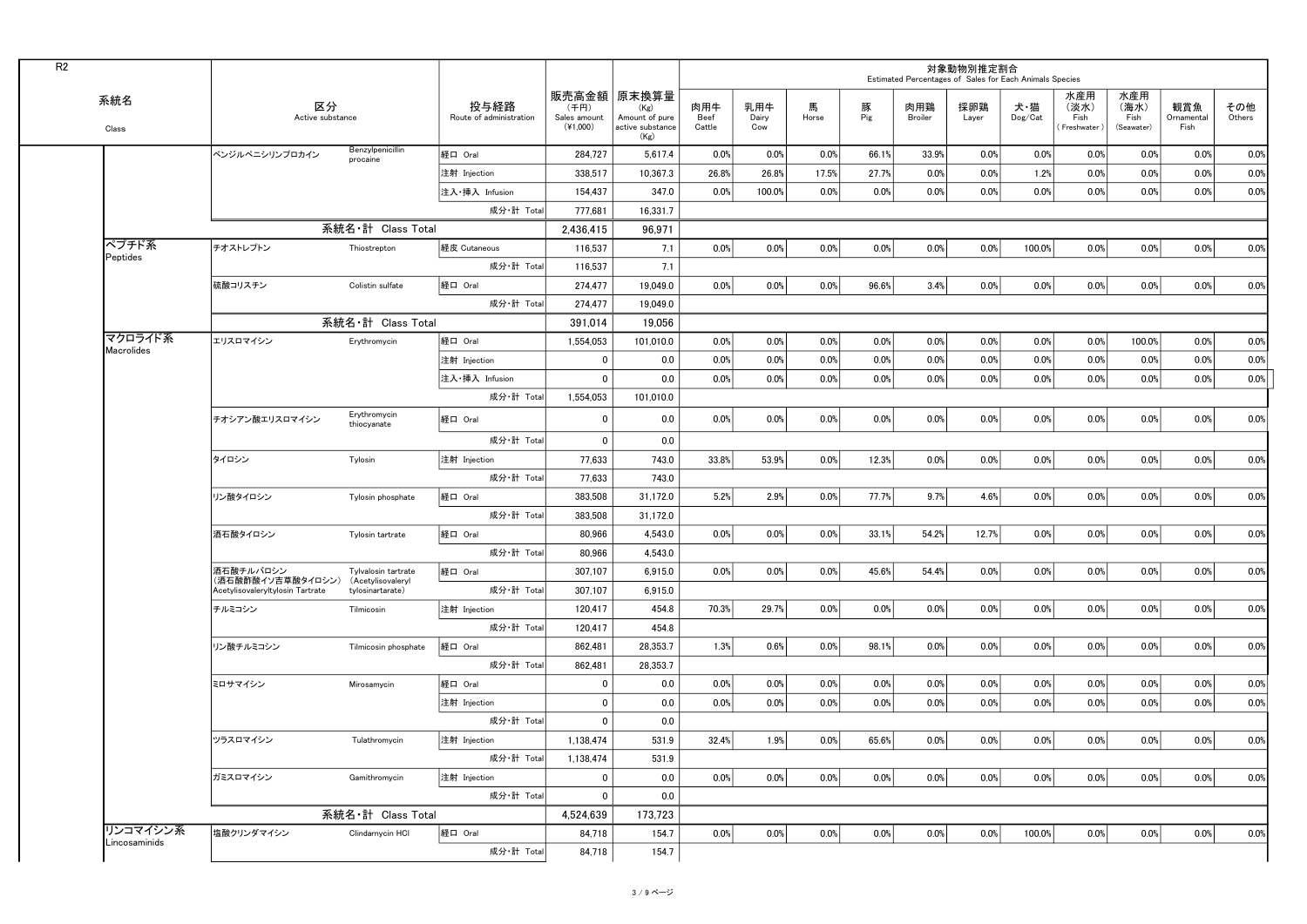|                                    |                                |                        |                                                     |                                 |                                    |                                                                   |                       |                     |            |          |                | 対象動物別推定割合<br>Estimated Percentages of Sales for Each Animals Species |                |                                     |                                   |                           |               |
|------------------------------------|--------------------------------|------------------------|-----------------------------------------------------|---------------------------------|------------------------------------|-------------------------------------------------------------------|-----------------------|---------------------|------------|----------|----------------|----------------------------------------------------------------------|----------------|-------------------------------------|-----------------------------------|---------------------------|---------------|
| 系統名<br>Class                       |                                | 区分<br>Active substance |                                                     | 投与経路<br>Route of administration | (千円)<br>Sales amount<br>$(*1,000)$ | 販売高金額 原末換算量<br>(Kg)<br>Amount of pure<br>active substance<br>(Kg) | 肉用牛<br>Beef<br>Cattle | 乳用牛<br>Dairy<br>Cow | 馬<br>Horse | 豚<br>Pig | 肉用鶏<br>Broiler | 採卵鶏<br>Layer                                                         | 犬・猫<br>Dog/Cat | 水産用<br>(淡水)<br>Fish<br>, Freshwater | 水産用<br>(海水)<br>Fish<br>(Seawater) | 観賞魚<br>Ornamental<br>Fish | その他<br>Others |
|                                    | ピルリマイシン塩酸塩水和物                  |                        | Pirlimycin hydrochloride  注入·挿入 Infusion<br>hydrate |                                 | 39,639                             | 5.8                                                               | 0.0%                  | 100.0%              | 0.0%       | 0.0%     | 0.0%           | 0.0%                                                                 | $0.0\%$        | 0.0%                                | 0.0%                              | $0.0\%$                   | 0.0%          |
|                                    |                                |                        |                                                     | 成分·計 Total                      | 39,639                             | 5.8                                                               |                       |                     |            |          |                |                                                                      |                |                                     |                                   |                           |               |
|                                    | 塩酸リンコマイシン                      |                        | Lincomycin HCI                                      | 経口 Oral                         | 352,343                            | 21,038.7                                                          | 0.5%                  | 1.8%                | 0.0%       | 76.4%    | 3.2%           | 0.0%                                                                 | 0.0%           | $0.0\%$                             | 18.1%                             | $0.0\%$                   | 0.0%          |
|                                    |                                |                        |                                                     | 注射 Injection                    | 81,201                             | 253.1                                                             | 0.4%                  | 0.0%                | 0.0%       | 99.6%    | 0.0%           | 0.0%                                                                 | 0.0%           | 0.0%                                | 0.0%                              | 0.0%                      | 0.0%          |
|                                    |                                |                        |                                                     | 成分·計 Total                      | 433,544                            | 21,291.8                                                          |                       |                     |            |          |                |                                                                      |                |                                     |                                   |                           |               |
|                                    |                                |                        | 系統名·計 Class Total                                   |                                 | 557,901                            | 21,452                                                            |                       |                     |            |          |                |                                                                      |                |                                     |                                   |                           |               |
| 抗真菌性抗生物質<br>Antifungal antibiotics | ナイスタチン                         |                        | Nystatin                                            | 経皮 Cutaneous                    | 116,537                            | 77.0                                                              | 0.0%                  | $0.0\%$             | 0.0%       | 0.0%     | 0.0%           | 0.0%                                                                 | 100.0%         | $0.0\%$                             | 0.0%                              | $0.0\%$                   | 0.0%          |
|                                    |                                |                        |                                                     | 成分·計 Total                      | 116,537                            | 77.0                                                              |                       |                     |            |          |                |                                                                      |                |                                     |                                   |                           |               |
|                                    | ナナフロシン                         |                        | Nanafrocin                                          | 経皮 Cutaneous                    | 51,947                             | 0.3                                                               | 80.0%                 | $20.0\%$            | 0.0%       | $0.0\%$  | 0.0%           | 0.0%                                                                 | $0.0\%$        | $0.0\%$                             | 0.0%                              | $0.0\%$                   | 0.0%          |
|                                    |                                |                        |                                                     | 成分·計 Total                      | 51,947                             | 0.3                                                               |                       |                     |            |          |                |                                                                      |                |                                     |                                   |                           |               |
|                                    | クロトリマゾール                       |                        | Clotrimazole                                        | その他 Others                      | 275,088                            | 43.2                                                              | 0.0%                  | 0.0%                | 0.0%       | 0.0%     | 0.0%           | 0.0%                                                                 | 100.0%         | 0.0%                                | 0.0%                              | $0.0\%$                   | 0.0%          |
|                                    |                                |                        |                                                     | 成分·計 Total                      | 275,088                            | 43.2                                                              |                       |                     |            |          |                |                                                                      |                |                                     |                                   |                           |               |
|                                    | ケトコナゾール                        |                        | Ketoconazole                                        | 経皮 Cutaneous                    | 339,132                            | 26.2                                                              | 0.0%                  | 0.0%                | 0.0%       | 0.0%     | 0.0%           | 0.0%                                                                 | 100.0%         | $0.0\%$                             | 0.0%                              | $0.0\%$                   | 0.0%          |
|                                    |                                |                        |                                                     | 成分·計 Total                      | 339,132                            | 26.2                                                              |                       |                     |            |          |                |                                                                      |                |                                     |                                   |                           |               |
|                                    | ミコナゾール硝酸塩                      |                        | Miconazole nitrate                                  | 経皮 Cutaneous                    | 607,593                            | 770.7                                                             | 0.0%                  | $0.0\%$             | 0.0%       | $0.0\%$  | 0.0%           | 0.0%                                                                 | 100.0%         | $0.0\%$                             | 0.0%                              | $0.0\%$                   | 0.0%          |
|                                    |                                |                        |                                                     | 成分·計 Total                      | 607,593                            | 770.7                                                             |                       |                     |            |          |                |                                                                      |                |                                     |                                   |                           |               |
|                                    | ピマリシン                          |                        | Pimaricin                                           | その他 Others                      | 10,955                             | 1.6                                                               | 0.0%                  | 0.0%                | 0.0%       | 0.0%     | 0.0%           | 0.0%                                                                 | 100.0%         | $0.0\%$                             | 0.0%                              | $0.0\%$                   | 0.0%          |
|                                    |                                |                        |                                                     | 成分·計 Total                      | 10,955                             | 1.6                                                               |                       |                     |            |          |                |                                                                      |                |                                     |                                   |                           |               |
|                                    | イトラコナゾール                       |                        | Itraconazole                                        | 経口 Oral                         | 92,314                             | 60.1                                                              | 0.0%                  | 0.0%                | 0.0%       | 0.0%     | 0.0%           | 0.0%                                                                 | 100.0%         | $0.0\%$                             | 0.0%                              | $0.0\%$                   | 0.0%          |
|                                    |                                |                        |                                                     | 成分·計 Total                      | 92,314                             | 60.1                                                              |                       |                     |            |          |                |                                                                      |                |                                     |                                   |                           |               |
|                                    |                                |                        | 系統名·計 Class Total                                   |                                 | 1,493,566                          | 979                                                               |                       |                     |            |          |                |                                                                      |                |                                     |                                   |                           |               |
| その他の抗生物質<br>Other antibacterials   | クロラムフェニコール                     | 成分·計 Total             | Chloramphenicol                                     | その他 Others                      | 1,694<br>1,694                     | 0.5<br>0.5                                                        | 0.0%                  | $0.0\%$             | 0.0%       | 0.0%     | $0.0\%$        | 0.0%                                                                 | $100.0\%$      | 0.0%                                | 0.0%                              | $0.0\%$                   | 0.0%          |
|                                    | チアムリン                          | <b>Tiamulin</b>        |                                                     | 注射 Injection                    | 8,218                              | 38.4                                                              | 0.0%                  | 0.0%                | 0.0%       | 100.0%   | 0.0%           | 0.0%                                                                 | 0.0%           | 0.0%                                | 0.0%                              | $0.0\%$                   | 0.0%          |
|                                    |                                | 成分·計 Total             |                                                     |                                 | 8,218                              | 38.4                                                              |                       |                     |            |          |                |                                                                      |                |                                     |                                   |                           |               |
|                                    | フマル酸チアムリン Tiamulin fumarate    |                        |                                                     | 格口 Oral                         | 643,003                            | 34,727.1                                                          | 0.5%                  | 0.3%                | 0.0%       | 99.2%    | 0.0%           | 0.0%                                                                 | 0.0%           | $0.0\%$                             | 0.0%                              | $0.0\%$                   | 0.0%          |
|                                    |                                |                        |                                                     | 注射 Injection                    | 1,231                              | 5.2                                                               | 0.0%                  | 0.0%                | 0.0%       | 100.0%   | 0.0%           | 0.0%                                                                 | $0.0\%$        | $0.0\%$                             | 0.0%                              | $0.0\%$                   | 0.0%          |
|                                    |                                | 成分·計 Total             |                                                     |                                 | 644,234                            | 34,732.4                                                          |                       |                     |            |          |                |                                                                      |                |                                     |                                   |                           |               |
|                                    |                                |                        |                                                     | 経口 Oral                         | 52,542                             | 583.8                                                             | 0.0%                  | 0.0%                | 0.0%       | 100.0%   | 0.0%           | 0.0%                                                                 | 0.0%           | $0.0\%$                             | 0.0%                              | $0.0\%$                   | 0.0%          |
|                                    |                                | 成分·計 Total             |                                                     |                                 | 52,542                             | 583.8                                                             |                       |                     |            |          |                |                                                                      |                |                                     |                                   |                           |               |
|                                    | ビコザマイシン          Bicozamycin   |                        |                                                     | 経口 Oral                         | $\mathbf 0$                        | 0.0                                                               | 0.0%                  | 0.0%                | 0.0%       | 0.0%     | 0.0%           | 0.0%                                                                 | 0.0%           | $0.0\%$                             | $0.0\%$                           | $0.0\%$                   | 0.0%          |
|                                    |                                | 成分·計 Total             |                                                     |                                 | $\mathbf 0$                        | 0.0                                                               |                       |                     |            |          |                |                                                                      |                |                                     |                                   |                           |               |
|                                    |                                |                        | ホスホマイシンカルシウム水和物 Fosfomycin potassium                | 経口 Oral                         | 46,630                             | 912.6                                                             | 7.6%                  | 5.1%                | 0.0%       | $0.0\%$  | 0.0%           | 0.0%                                                                 | 0.0%           | $0.0\%$                             | 87.3%                             | $0.0\%$                   | 0.0%          |
|                                    |                                | 成分·計 Total             |                                                     |                                 | 46,630                             | 912.6                                                             |                       |                     |            |          |                |                                                                      |                |                                     |                                   |                           |               |
|                                    | ホスホマイシンナトリウム Fosforycin sodium |                        |                                                     | 注射 Injection                    | 18,665                             | 74.7                                                              | 70.0%                 | 30.0%               | 0.0%       | 0.0%     | 0.0%           | 0.0%                                                                 | 0.0%           | $0.0\%$                             | 0.0%                              | $0.0\%$                   | 0.0%          |
|                                    |                                | 成分·計 Total             |                                                     |                                 | 18,665                             | 74.7                                                              |                       |                     |            |          |                |                                                                      |                |                                     |                                   |                           |               |
|                                    |                                |                        |                                                     |                                 |                                    |                                                                   |                       |                     |            |          |                |                                                                      |                |                                     |                                   |                           |               |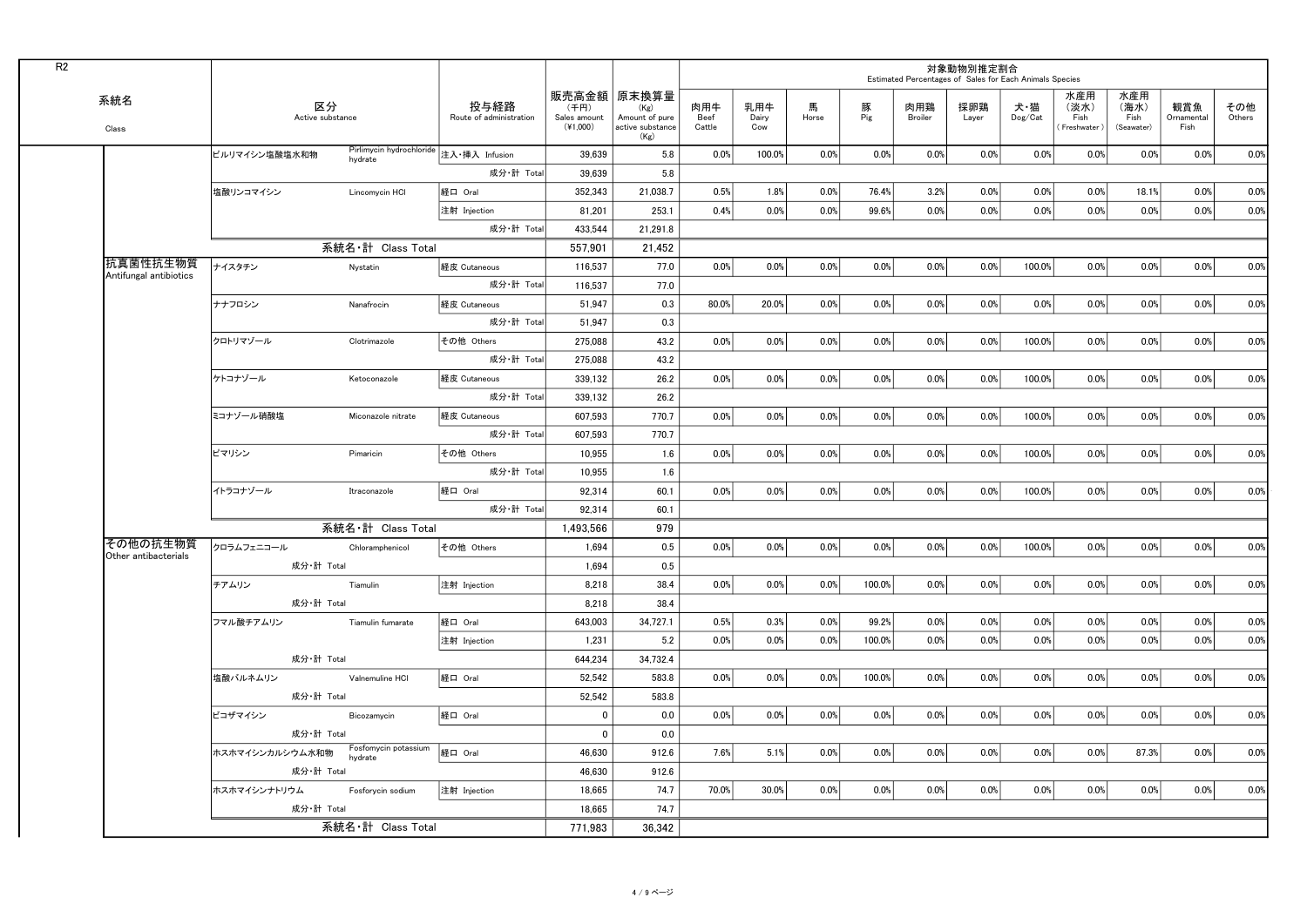|                                  |                                                           |                      |                                 |                                  |                                                                   |                       |                     |                  |          |                | 対象動物別推定割合<br>Estimated Percentages of Sales for Each Animals Species |                                    |                                    |                                   |                           |               |
|----------------------------------|-----------------------------------------------------------|----------------------|---------------------------------|----------------------------------|-------------------------------------------------------------------|-----------------------|---------------------|------------------|----------|----------------|----------------------------------------------------------------------|------------------------------------|------------------------------------|-----------------------------------|---------------------------|---------------|
| 系統名<br>Class                     | 区分<br>Active substance                                    |                      | 投与経路<br>Route of administration | (千円)<br>Sales amount<br>(41,000) | 販売高金額 原末換算量<br>(Kg)<br>Amount of pure<br>active substance<br>(Kg) | 肉用牛<br>Beef<br>Cattle | 乳用牛<br>Dairy<br>Cow | 馬<br>Horse       | 豚<br>Pig | 肉用鶏<br>Broiler | 採卵鶏<br>Layer                                                         | 犬・猫<br>$\mathsf{Dog}/\mathsf{Cat}$ | 水産用<br>(淡水)<br>Fish<br>(Freshwater | 水産用<br>(海水)<br>Fish<br>(Seawater) | 観賞魚<br>Ornamental<br>Fish | その他<br>Others |
| 合成抗菌剤<br>キノロン系                   | オキソリン酸                                                    | Oxolinic acid        | 経口 Oral                         | 69,645                           | 2,249.1                                                           | 0.6%                  | 1.1%                | 0.0%             | 2.8%     | $3.6\%$        | 0.0%                                                                 | 0.0%                               | 8.4%                               | 83.3%                             | $0.1\%$                   | 0.0%          |
| Quinolones<br>antibacterials     |                                                           |                      | その他 Others                      | 16.405                           | 85.9                                                              | 0.0%                  | 0.0%                | 0.0%             | $0.0\%$  | $0.0\%$        | 0.0%                                                                 | 0.0%                               | 14.5%                              | $0.0\%$                           | 85.5%                     | 0.0%          |
|                                  | 成分·計 Total                                                |                      |                                 | 86,050                           | 2,335                                                             |                       |                     |                  |          |                |                                                                      |                                    |                                    |                                   |                           |               |
|                                  |                                                           | 系統名·計 Class Total    |                                 | 86,050                           | 2,335                                                             |                       |                     |                  |          |                |                                                                      |                                    |                                    |                                   |                           |               |
| サルファ剤                            | スルファジアジン                                                  | <b>Sulfadiazine</b>  | 注射 Injection                    | $\mathbf 0$                      | 0.0                                                               | $0.0\%$               | 0.0%                | 0.0%             | 0.0%     | 0.0%           | 0.0%                                                                 | 0.0%                               | $0.0\%$                            | $0.0\%$                           | $0.0\%$                   | 0.0%          |
| <b>Sulfonamides</b>              | 成分·計 Total                                                |                      |                                 | $\mathbf 0$                      | $0.0\,$                                                           |                       |                     |                  |          |                |                                                                      |                                    |                                    |                                   |                           |               |
|                                  | ー<br>スルファジミジン (スルファメサジン) Sulfadimidine(Sulfameth  経口 Oral |                      |                                 | 5,146                            | 319.6                                                             | 0.0%                  | 5.2%                | 0.0%             | 94.8%    | $0.0\%$        | 0.0%                                                                 | 0.0%                               | $0.0\%$                            | $0.0\%$                           | $0.0\%$                   | 0.0%          |
|                                  | 成分·計 Total                                                |                      |                                 | 5,146                            | 319.6                                                             |                       |                     |                  |          |                |                                                                      |                                    |                                    |                                   |                           |               |
|                                  | スルファジメトキシン                                                | Sulfadimethoxine     | 経口 Oral                         | 8.676                            | 723.0                                                             | 0.0%                  | 0.0%                | 0.0%             | 80.0%    | $0.0\%$        | $20.0\%$                                                             | 0.0%                               | 0.0%                               | 0.0%                              | $0.0\%$                   | 0.0%          |
|                                  |                                                           |                      | 注射 Injection                    | 10,318                           | 656.1                                                             | 18.6%                 | 42.5%               | $0.0\%$          | 38.9%    | 0.0%           | 0.0%                                                                 | 0.0%                               | $0.0\%$                            | $0.0\%$                           | $0.0\%$                   | 0.0%          |
|                                  | 成分·計 Total                                                |                      |                                 | 18,994                           | 1,379.1                                                           |                       |                     |                  |          |                |                                                                      |                                    |                                    |                                   |                           |               |
|                                  | スルファジメトキシンナトリウム Sulfadimethxine sodium                    |                      | 経口 Oral                         | 1,145                            | 83.0                                                              | 0.0%                  | 0.0%                | 0.0%             | 60.0%    | 40.0%          | 0.0%                                                                 | 0.0%                               | $0.0\%$                            | $0.0\%$                           | $0.0\%$                   | 0.0%          |
|                                  |                                                           |                      | その他 Others                      | 401                              | 4.0                                                               | 0.0%                  | 0.0%                | $0.0\%$          | 0.0%     | 0.0%           | 0.0%                                                                 | 0.0%                               | $0.0\%$                            | $0.0\%$                           | $100.0\%$                 | 0.0%          |
|                                  | 成分·計 Total                                                |                      |                                 | 1,546                            | 87.0                                                              |                       |                     |                  |          |                |                                                                      |                                    |                                    |                                   |                           |               |
|                                  | スルファドキシン                                                  | Sulfadoxine          | 注射 Injection                    | 33,199                           | 439.1                                                             | 4.2%                  | 7.4%                | 0.4%             | 84.2%    | 0.0%           | 0.0%                                                                 | 3.9%                               | $0.0\%$                            | 0.0%                              | $0.0\%$                   | 0.0%          |
|                                  | 成分·計 Total                                                |                      |                                 | 33,199                           | 439.1                                                             |                       |                     |                  |          |                |                                                                      |                                    |                                    |                                   |                           |               |
|                                  | スルファメトキサゾール                                               | Sulfamethoxazole     | 経口 Oral                         | 215,677                          | 48,481.4                                                          | 2.7%                  | 1.3%                | 0.0%             | 75.0%    | 19.2%          | 0.6%                                                                 | 0.2%                               | $0.0\%$                            | 1.0%                              | $0.0\%$                   | 0.0%          |
|                                  | 成分·計 Total                                                |                      |                                 | 215,677                          | 48,481.4                                                          |                       |                     |                  |          |                |                                                                      |                                    |                                    |                                   |                           |               |
|                                  | スルファメラジンナトリウム                                             | Sulfamerazine sodium | 経口 Oral                         | $\mathbf 0$                      | 0.0                                                               | 0.0%                  | 0.0%                | $0.0\%$          | $0.0\%$  | 0.0%           | 0.0%                                                                 | 0.0%                               | $0.0\%$                            | 0.0%                              | $0.0\%$                   | 0.0%          |
|                                  |                                                           |                      | その他 Others                      | 8,223                            | 240.6                                                             | 0.0%                  | 0.0%                | 0.0%             | 0.0%     | $0.0\%$        | 0.0%                                                                 | 0.0%                               | $0.0\%$                            | $0.0\%$                           | $100.0\%$                 | 0.0%          |
|                                  | 成分·計 Total                                                |                      |                                 | 8,223                            | 240.6                                                             |                       |                     |                  |          |                |                                                                      |                                    |                                    |                                   |                           |               |
|                                  | スルファモイルダプソン                                               | Sulfamoyldapsone     | 経口 Oral                         | 6,004                            | 552.0                                                             |                       |                     |                  |          |                |                                                                      |                                    |                                    |                                   | $0.0\%$                   | 0.0%          |
|                                  |                                                           |                      | 注射 Injection                    | $\overline{0}$                   | 0.0                                                               | 0.0%                  | 0.0%                | 0.0%             | $0.0\%$  | 0.0%           | 0.0%                                                                 | 0.0%                               | $0.0\%$                            | $0.0\%$                           | $0.0\%$                   | 0.0%          |
|                                  | 成分·計 Total                                                |                      |                                 | 6,004                            | 552.0                                                             |                       |                     |                  |          |                |                                                                      |                                    |                                    |                                   |                           |               |
|                                  |                                                           | Sulfamonomethoxin    | 経口 Oral                         |                                  |                                                                   | 15.7%                 | 17.1%               |                  | 37.1%    | 10.2%          | 9.3%                                                                 |                                    |                                    |                                   | $0.0\%$                   |               |
|                                  | スルファモノメトキシン水和物                                            |                      | 注射 Injection                    | 613,785<br>25,292                | 31,189.6<br>1,124.1                                               | 20.0%                 | 40.0%               | 4.4%<br>$10.0\%$ | 30.0%    | 0.0%           | 0.0%                                                                 | 1.0%<br>0.0%                       | 0.5%<br>$0.0\%$                    | 4.7%<br>$0.0\%$                   | $0.0\%$                   | 0.0%<br>0.0%  |
|                                  | 成分·計 Total                                                |                      |                                 | 639,077                          | 32,313.7                                                          |                       |                     |                  |          |                |                                                                      |                                    |                                    |                                   |                           |               |
|                                  | スルファモノメトキシンナトリウム                                          | Sulfarnomethoxine    | 経口 Oral                         | 112,871                          | 11,831.5                                                          | 7.8%                  | 7.8%                | 1.6%             | 10.9%    | 0.0%           | 0.0%                                                                 | 3.1%                               | 0.2%                               | 68.6%                             | $0.0\%$                   | 0.0%          |
|                                  |                                                           | sodium               |                                 |                                  |                                                                   |                       |                     |                  |          |                |                                                                      |                                    |                                    |                                   |                           |               |
|                                  | 成分·計 Total                                                | Sulfisozole Sodium   | 経口 Oral                         | 112,871                          | 11,831.5                                                          | 0.0%                  | 0.0%                | 0.0%             | 0.0%     | $0.0\%$        | 0.0%                                                                 | $0.0\%$                            | $50.0\%$                           | $50.0\%$                          | $0.0\%$                   | 0.0%          |
|                                  | スルフィソゾールナトリウム                                             |                      |                                 | 57,299                           | 2,885.0                                                           |                       |                     |                  |          |                |                                                                      |                                    |                                    |                                   |                           |               |
|                                  | 成分·計 Total                                                |                      |                                 | 57,299                           | 2,885.0                                                           |                       |                     |                  |          |                |                                                                      |                                    |                                    |                                   |                           |               |
| チアンフェニコール系  <sub>チアンフェニコール</sub> | 系統名·計 Class Total                                         |                      |                                 | 1,098,036                        | 98,529                                                            |                       |                     |                  |          |                |                                                                      |                                    |                                    |                                   |                           |               |
| Thiamphenicol and                |                                                           | Thiamphenicol        | 経口 Oral                         | 85,083                           | 6,671.6                                                           | 4.1%                  | 0.6%                | 0.0%             | 49.0%    | 15.9%          | 1.7%                                                                 | 0.0%                               | 0.0%                               | 28.7%                             | $0.0\%$                   | 0.0%          |
| derivateives                     |                                                           |                      | 注射 Injection                    | 47,191                           | 472.4                                                             | 10.0%                 | 20.0%               | $0.0\%$          | 70.0%    | 0.0%           | 0.0%                                                                 | 0.0%                               | $0.0\%$                            | $0.0\%$                           | $0.0\%$                   | 0.0%          |
|                                  | 成分·計 Total                                                |                      |                                 | 132,274                          | 7,144.0                                                           |                       |                     |                  |          |                |                                                                      |                                    |                                    |                                   |                           |               |
|                                  | フロルフェニコール                                                 | Florfenicol          | 経口 Oral                         | 1,348,645                        | 14,400.1                                                          | 0.3%                  | 0.3%                | 0.0%             | 92.5%    | 3.3%           | 0.0%                                                                 | 0.0%                               | 1.4%                               | 2.2%                              | $0.0\%$                   | 0.0%          |
|                                  |                                                           |                      | 注射 Injection                    | 656,768                          | 3,998.4                                                           | 66.8%                 | 22.1%               | 0.0%             | 11.1%    | 0.0%           | 0.0%                                                                 | 0.0%                               | 0.0%                               | $0.0\%$                           | $0.0\%$                   | 0.0%          |
|                                  |                                                           |                      | その他 Others                      | 534,191                          | 7.2                                                               | 0.0%                  | 0.0%                | $0.0\%$          | 0.0%     | 0.0%           | 0.0%                                                                 | 100.0%                             | $0.0\%$                            | $0.0\%$                           | $0.0\%$                   | 0.0%          |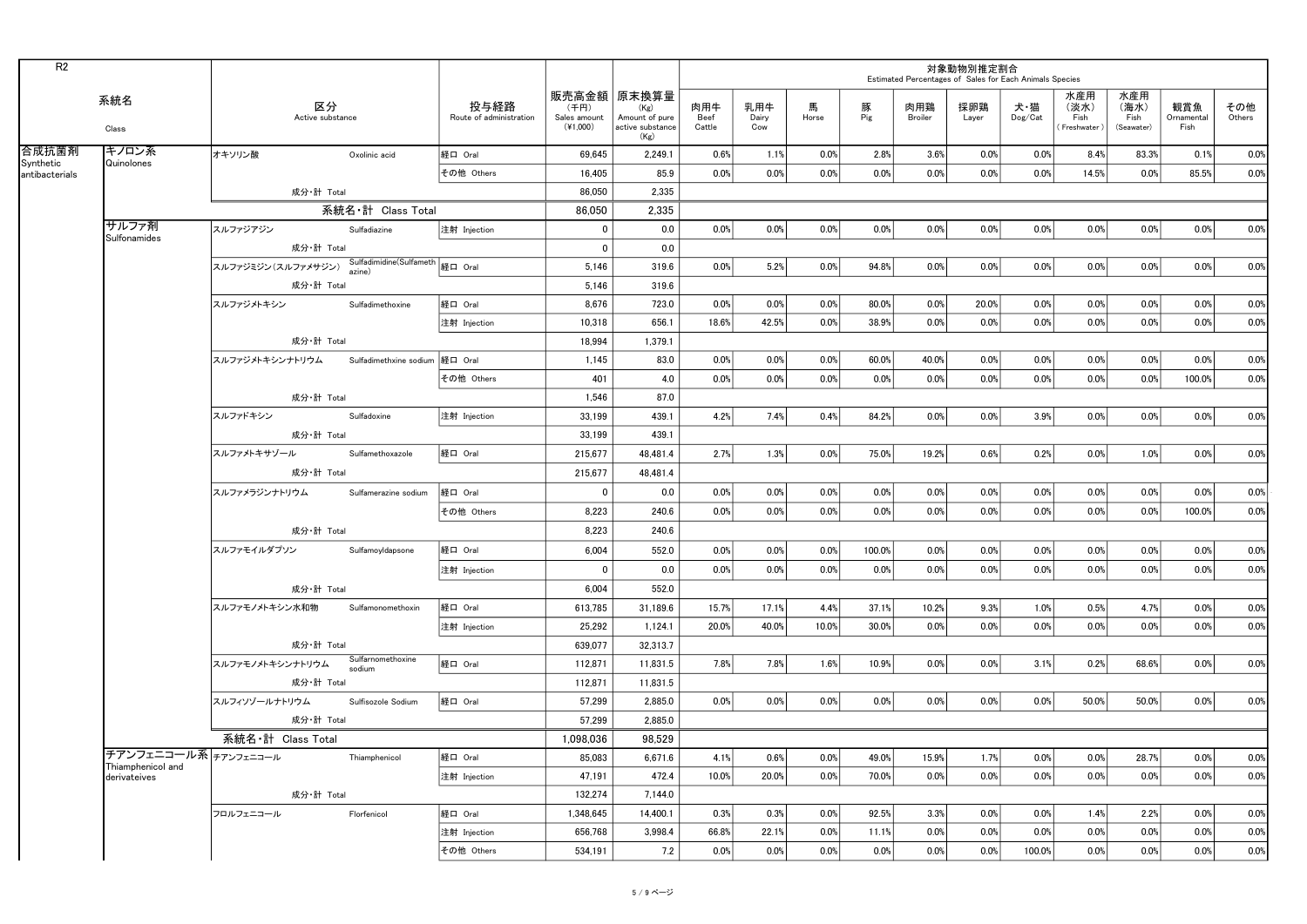| R <sub>2</sub>       |                                     |                   |                               |                                 |                                    |                                                                   |                       |                     |            |          |                       | 対象動物別推定割合    | Estimated Percentages of Sales for Each Animals Species |                                   |                                   |                           |               |
|----------------------|-------------------------------------|-------------------|-------------------------------|---------------------------------|------------------------------------|-------------------------------------------------------------------|-----------------------|---------------------|------------|----------|-----------------------|--------------|---------------------------------------------------------|-----------------------------------|-----------------------------------|---------------------------|---------------|
|                      | 系統名<br>Class                        |                   | 区分<br>Active substance        | 投与経路<br>Route of administration | (千円)<br>Sales amount<br>$(*1,000)$ | 販売高金額 原末換算量<br>(Kg)<br>Amount of pure<br>active substance<br>(Kg) | 肉用牛<br>Beef<br>Cattle | 乳用牛<br>Dairy<br>Cow | 馬<br>Horse | 豚<br>Pig | 肉用鶏<br><b>Broiler</b> | 採卵鶏<br>Layer | 犬・猫<br>$\mathsf{Dog}/\mathsf{Cat}$                      | 水産用<br>(淡水)<br>Fish<br>Freshwater | 水産用<br>(海水)<br>Fish<br>(Seawater) | 観賞魚<br>Ornamental<br>Fish | その他<br>Others |
|                      |                                     |                   | 成分·計 Total                    |                                 | 2,539,604                          | 18,405.7                                                          |                       |                     |            |          |                       |              |                                                         |                                   |                                   |                           |               |
|                      |                                     | 系統名·計 Class Total |                               |                                 | 2,671,878                          | 25,550                                                            |                       |                     |            |          |                       |              |                                                         |                                   |                                   |                           |               |
|                      | フラン系                                | ニトロフラゾン           | Nitrofurazone                 | その他 Others                      | 8,223                              | 240.6                                                             | 0.0%                  | 0.0%                | 0.0%       | 0.0%     | 0.0%                  | 0.0%         | $0.0\%$                                                 | 0.0%                              | $0.0\%$                           | 100.0%                    | 0.0%          |
|                      | Furan and derivatives               |                   | 成分·計 Total                    |                                 | 8,223                              | 240.6                                                             |                       |                     |            |          |                       |              |                                                         |                                   |                                   |                           |               |
|                      |                                     | ニフルスチレン酸ナトリウム     | Nifurstyrenic acid<br>sodium  | 経口 Oral                         | $\Omega$                           | 0.0                                                               | $0.0\%$               | $0.0\%$             | 0.0%       | 0.0%     | 0.0%                  | 0.0%         | 0.0%                                                    | 0.0%                              | $0.0\%$                           | 0.0%                      | 0.0%          |
|                      |                                     |                   |                               | その他 Others                      | 77,338                             | 988.7                                                             | 0.0%                  | 0.0%                | 0.0%       | 0.0%     | 0.0%                  | 0.0%         | 0.0%                                                    | 0.0%                              | $0.0\%$                           | 100.0%                    | 0.0%          |
|                      |                                     |                   | 成分·計 Total                    |                                 | 77,338                             | 988.7                                                             |                       |                     |            |          |                       |              |                                                         |                                   |                                   |                           |               |
|                      |                                     | 系統名·計 Class Total |                               |                                 | 85,561                             | 1,229                                                             |                       |                     |            |          |                       |              |                                                         |                                   |                                   |                           |               |
|                      | フルオロキノロン系<br>Fluoroquinolones       | エンロフロキサシン         | Enrofloxacin                  | 経口 Oral                         | 881,173                            | 1,797.3                                                           | 1.4%                  | 0.6%                | 0.0%       | $0.0\%$  | 77.1%                 | 0.0%         | 20.9%                                                   | 0.0%                              | 0.0%                              | 0.0%                      | 0.0%          |
|                      |                                     |                   |                               | 注射 Injection                    | 1,107,993                          | 1,311.3                                                           | 39.2%                 | 35.3%               | 0.0%       | 20.2%    | 0.0%                  | 0.0%         | 5.3%                                                    | 0.0%                              | $0.0\%$                           | 0.0%                      | 0.0%          |
|                      |                                     |                   | 成分·計 Total                    |                                 | 1,989,166                          | 3,108.6                                                           |                       |                     |            |          |                       |              |                                                         |                                   |                                   |                           |               |
|                      |                                     | オフロキサシン           | Ofloxacin                     | 経口 Oral                         | 140,123                            | 648.9                                                             | 0.0%                  | $0.0\%$             | 0.0%       | 0.0%     | 77.9%                 | 19.5%        | 2.7%                                                    | 0.0%                              | 0.0%                              | 0.0%                      | 0.0%          |
|                      |                                     |                   |                               | 経皮 Cutaneous                    | 339,132                            | 26.2                                                              | 0.0%                  | 0.0%                | 0.0%       | 0.0%     | 0.0%                  | 0.0%         | 100.0%                                                  | $0.0\%$                           | $0.0\%$                           | 0.0%                      | 0.0%          |
|                      |                                     |                   | 成分·計 Total                    |                                 | 479,255                            | 675.1                                                             |                       |                     |            |          |                       |              |                                                         |                                   |                                   |                           |               |
|                      |                                     | オルビフロキサシン         | Orbifloxacin                  | 経口 Oral                         | 532,508                            | 685.5                                                             | 0.0%                  | $0.0\%$             | 0.0%       | 53.4%    | 0.0%                  | 0.0%         | 46.6%                                                   | 0.0%                              | $0.0\%$                           | 0.0%                      | 0.0%          |
|                      |                                     |                   |                               | 注射 Injection                    | 251,843                            | 370.4                                                             | 13.9%                 | 4.6%                | 0.0%       | 74.0%    | 0.0%                  | 0.0%         | 7.5%                                                    | 0.0%                              | 0.0%                              | 0.0%                      | 0.0%          |
|                      |                                     |                   |                               | 経皮 Cutaneous                    | 363,855                            | 26.1                                                              | 0.0%                  | $0.0\%$             | 0.0%       | 0.0%     | 0.0%                  | 0.0%         | 100.0%                                                  | 0.0%                              | $0.0\%$                           | 0.0%                      | 0.0%          |
|                      |                                     |                   | 成分·計 Total                    |                                 | 1,148,206                          | 1,082.0                                                           |                       |                     |            |          |                       |              |                                                         |                                   |                                   |                           |               |
|                      |                                     | ノルフロキサシン          | Norfloxacin                   | 経口 Oral                         | 42,951                             | 1,521.9                                                           | 0.0%                  | 0.0%                | 0.0%       | 2.5%     | 78.0%                 | 19.5%        | $0.0\%$                                                 | 0.0%                              | $0.0\%$                           | 0.0%                      | 0.0%          |
|                      |                                     |                   | 成分·計 Total                    |                                 | 42,951                             | 1,521.9                                                           |                       |                     |            |          |                       |              |                                                         |                                   |                                   |                           |               |
|                      |                                     | マルボフロキサシン         | Marbofloxacin                 | 経口 Oral                         | 16,452                             | 8.9                                                               | 0.0%                  | 0.0%                | 0.0%       | 0.0%     | 0.0%                  | 0.0%         | 100.0%                                                  | $0.0\%$                           | $0.0\%$                           | 0.0%                      | 0.0%          |
|                      |                                     |                   |                               | 注射 Injection                    | 1,047,076                          | 627.7                                                             | 69.8%                 | 4.0%                | 0.0%       | 26.2%    | $0.0\%$               | 0.0%         | $0.0\%$                                                 | $0.0\%$                           | $0.0\%$                           | $0.0\%$                   | $0.0\%$       |
|                      |                                     |                   | 成分·計 Total                    |                                 | 1,063,528                          | 636.6                                                             |                       |                     |            |          |                       |              |                                                         |                                   |                                   |                           |               |
|                      |                                     | メシル酸ダノフロキサシン      | Danofloxacin mesilate         | 注射 Injection                    | 40,169                             | 26.3                                                              | 44.0%                 | 16.0%               | 0.0%       | 40.0%    | 0.0%                  | 0.0%         | 0.0%                                                    | $0.0\%$                           | $0.0\%$                           | 0.0%                      | 0.0%          |
|                      |                                     |                   | 成分•計 Total                    |                                 | 40,169                             | 26.3                                                              |                       |                     |            |          |                       |              |                                                         |                                   |                                   |                           |               |
|                      |                                     | 塩酸ロメフロキサシン        | Lomefloxacin<br>hydrochloride | その他 Others                      | 114,410                            | 5.9                                                               | 0.0%                  | 0.0%                | 1.0%       | 0.0%     | $0.0\%$               | 0.0%         | 99.0%                                                   | $0.0\%$                           | $0.0\%$                           | 0.0%                      | 0.0%          |
|                      |                                     |                   | 成分·計 Total                    |                                 | 114,410                            | 5.9                                                               |                       |                     |            |          |                       |              |                                                         |                                   |                                   |                           |               |
|                      |                                     | 系統名·計 Class Total |                               |                                 | 4,877,685                          | 7,056                                                             |                       |                     |            |          |                       |              |                                                         |                                   |                                   |                           |               |
|                      | その他の合成抗菌剤オルメトプリム<br>Other synthetic |                   | Ormetoprim                    | 経口 Oral                         | 261,087                            | 1,904.2                                                           | 36.5%                 | 36.5%               | 0.0%       | 0.0%     | 14.7%                 | 10.6%        | $0.0\%$                                                 | 1.6%                              | $0.0\%$                           | 0.0%                      | 0.0%          |
|                      | antibacterials                      |                   | 成分·計 Total                    |                                 | 261,087                            | 1,904.2                                                           |                       |                     |            |          |                       |              |                                                         |                                   |                                   |                           |               |
|                      |                                     | トリメトプリム           | Trimethoprim                  | 経口 Oral                         | 215,677                            | 9,686.2                                                           | 2.7%                  | 1.3%                | 0.0%       | 75.0%    | 19.3%                 | 0.6%         | 0.2%                                                    | 0.0%                              | 1.0%                              | 0.0%                      | 0.0%          |
|                      |                                     |                   |                               | 注射 Injection                    | 33,199                             | 87.8                                                              | 4.2%                  | 7.4%                | 0.4%       | 78.4%    | 5.8%                  | $0.0\%$      | 3.9%                                                    | $0.0\%$                           | $0.0\%$                           | 0.0%                      | 0.0%          |
|                      |                                     |                   | 成分·計 Total                    |                                 | 248,876                            | 9,774.0                                                           |                       |                     |            |          |                       |              |                                                         |                                   |                                   |                           |               |
|                      |                                     | 系統名·計 Class Total |                               |                                 | 509,963                            | 11,678                                                            |                       |                     |            |          |                       |              |                                                         |                                   |                                   |                           |               |
| 駆虫剤<br>Anthelmintics | アベルメクチン系<br>Avermectins             | イベルメクチン           | Ivermectin                    | 経口 Oral                         | 1,220,687                          | 199.0                                                             | $0.0\%$               | 0.0%                | 6.6%       | 93.0%    | 0.0%                  | 0.0%         | 0.5%                                                    | 0.0%                              | $0.0\%$                           | 0.0%                      | 0.0%          |
|                      |                                     |                   |                               | 注射 Injection                    | 126,685                            | 42.5                                                              | 16.6%                 | 28.3%               | 0.0%       | 54.5%    | 0.0%                  | 0.0%         | 0.7%                                                    | 0.0%                              | $0.0\%$                           | 0.0%                      | 0.0%          |
|                      |                                     |                   |                               | 経皮 Cutaneous                    | 487,235                            | 390.8                                                             | 62.4%                 | 37.4%               | 0.0%       | 0.2%     | 0.0%                  | 0.0%         | 0.0%                                                    | 0.0%                              | $0.0\%$                           | 0.0%                      | 0.0%          |
|                      |                                     |                   | 成分·計 Total                    |                                 | 1,834,607                          | 632.3                                                             |                       |                     |            |          |                       |              |                                                         |                                   |                                   |                           |               |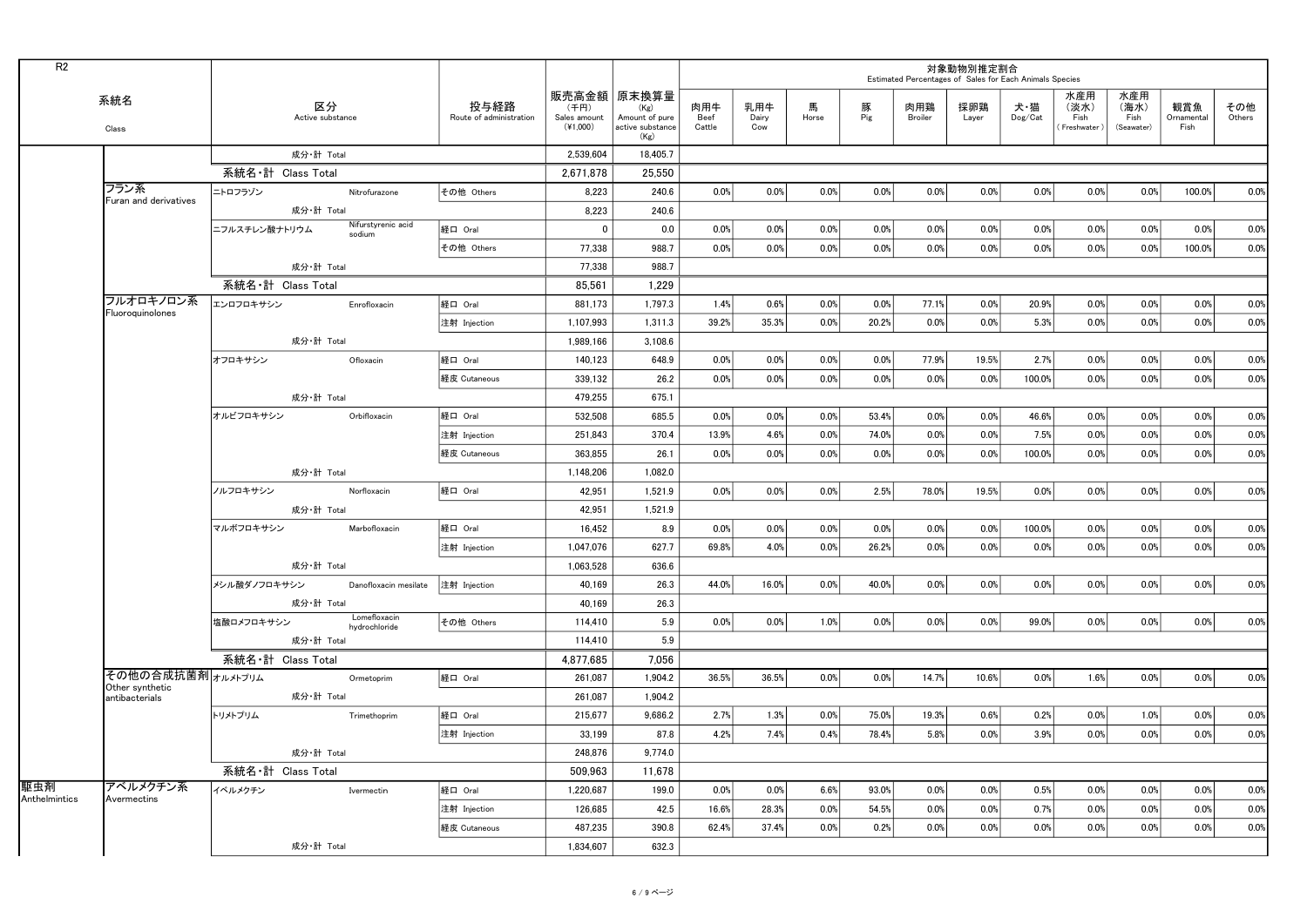| R2                                    |                              |                        |                     |                                 |                                    |                                                                   |                       |                     |            |          |                       | 対象動物別推定割合<br>Estimated Percentages of Sales for Each Animals Species |                                    |                                   |                                   |                           |               |
|---------------------------------------|------------------------------|------------------------|---------------------|---------------------------------|------------------------------------|-------------------------------------------------------------------|-----------------------|---------------------|------------|----------|-----------------------|----------------------------------------------------------------------|------------------------------------|-----------------------------------|-----------------------------------|---------------------------|---------------|
| 系統名<br>Class                          |                              | 区分<br>Active substance |                     | 投与経路<br>Route of administration | (千円)<br>Sales amount<br>$(*1,000)$ | 販売高金額 原末換算量<br>(Kg)<br>Amount of pure<br>active substance<br>(Kg) | 肉用牛<br>Beef<br>Cattle | 乳用牛<br>Dairy<br>Cow | 馬<br>Horse | 豚<br>Pig | 肉用鶏<br><b>Broiler</b> | 採卵鶏<br>Layer                                                         | 犬・猫<br>$\mathsf{Dog}/\mathsf{Cat}$ | 水産用<br>(淡水)<br>Fish<br>Freshwater | 水産用<br>(海水)<br>Fish<br>(Seawater) | 観賞魚<br>Ornamental<br>Fish | その他<br>Others |
|                                       | エプリノメクチン                     |                        | Eprinomectin        | 経皮 Cutaneous                    | 672,343                            | 76.4                                                              | 4.6%                  | 91.8%               | $0.0\%$    | 0.0%     | 0.0%                  | 0.0%                                                                 | $3.6\%$                            | 0.0%                              | 0.0%                              | $0.0\%$                   | 0.0%          |
|                                       |                              | 成分·計 Total             |                     |                                 | 672,343                            | 76.4                                                              |                       |                     |            |          |                       |                                                                      |                                    |                                   |                                   |                           |               |
|                                       | セラメクチン                       |                        | Selamectin          | 経皮 Cutaneous                    | 1.381.937                          | 95.7                                                              | 0.0%                  | 0.0%                | $0.0\%$    | 0.0%     | $0.0\%$               | 0.0%                                                                 | 100.0%                             | 0.0%                              | $0.0\%$                           | $0.0\%$                   | 0.0%          |
|                                       |                              | 成分·計 Total             |                     |                                 | 1,381,937                          | 95.7                                                              |                       |                     |            |          |                       |                                                                      |                                    |                                   |                                   |                           |               |
|                                       | ドラメクチン                       |                        | Doramectin          | 注射 Injection                    | 60.466                             | 9.0                                                               | 6.0%                  | 0.0%                | 0.0%       | $94.0\%$ | $0.0\%$               | 0.0%                                                                 | $0.0\%$                            | 0.0%                              | $0.0\%$                           | $0.0\%$                   | 0.0%          |
|                                       |                              | 成分·計 Total             |                     |                                 | 60,466                             | 9.0                                                               |                       |                     |            |          |                       |                                                                      |                                    |                                   |                                   |                           |               |
|                                       | ミルベマイシンオキシム Miblemycin oxime |                        |                     | 経口 Oral                         | 6,262,728                          | 61.4                                                              | 0.0%                  | 0.0%                | 0.0%       | $0.0\%$  | $0.0\%$               | $0.0\%$                                                              | $100.0\%$                          | $0.0\%$                           | $0.0\%$                           | $0.0\%$                   | 0.0%          |
|                                       |                              | 成分·計 Total             |                     |                                 | 6,262,728                          | 61.4                                                              |                       |                     |            |          |                       |                                                                      |                                    |                                   |                                   |                           |               |
|                                       | モキシデクチン                      |                        | Moxidectin          | 経口 Oral                         | 194.123                            | 0.1                                                               | 0.0%                  | 0.0%                | 0.0%       | 0.0%     | $0.0\%$               | 0.0%                                                                 | $100.0\%$                          | $0.0\%$                           | 0.0%                              | $0.0\%$                   | 0.0%          |
|                                       |                              |                        |                     | 注射 Injection                    | 425,500                            | 1.5                                                               | 0.0%                  | 0.0%                | 0.0%       | 0.0%     | 0.0%                  | 0.0%                                                                 | 100.0%                             | $0.0\%$                           | 0.0%                              | 0.0%                      | 0.0%          |
|                                       |                              |                        |                     | 経皮 Cutaneous                    | 283,892                            | 8.1                                                               | 0.0%                  | 0.0%                | $0.0\%$    | 0.0%     | 0.0%                  | 0.0%                                                                 | 100.0%                             | 0.0%                              | 0.0%                              | $0.0\%$                   | 0.0%          |
|                                       |                              | 成分·計 Total             |                     |                                 | 903,515                            | 9.7                                                               |                       |                     |            |          |                       |                                                                      |                                    |                                   |                                   |                           |               |
|                                       | 系統名·計 Class Total            |                        |                     |                                 | 11,115,596                         | 885                                                               |                       |                     |            |          |                       |                                                                      |                                    |                                   |                                   |                           |               |
| チアベンダゾール系<br>Tiabendazole and         | フェンベンダゾール                    |                        | Fenbendazol         | 経口 Oral                         | 179,075                            | 2,726.2                                                           | 2.2%                  | 0.0%                | 0.0%       | 97.6%    | 0.2%                  | 0.0%                                                                 | $0.0\%$                            | $0.0\%$                           | $0.0\%$                           | $0.0\%$                   | 0.0%          |
| derivatives                           |                              | 成分·計 Total             |                     |                                 | 179,075                            | 2,726.2                                                           |                       |                     |            |          |                       |                                                                      |                                    |                                   |                                   |                           |               |
|                                       | フルベンダゾール                     |                        | <b>Flubendazole</b> | 経口 Oral                         | 51,823                             | 375.8                                                             | 0.0%                  | 0.0%                | 8.0%       | $92.0\%$ | 0.0%                  | $0.0\%$                                                              | $0.0\%$                            | 0.0%                              | $0.0\%$                           | $0.0\%$                   | 0.0%          |
|                                       |                              | 成分·計 Total             |                     |                                 | 51,823                             | 375.8                                                             |                       |                     |            |          |                       |                                                                      |                                    |                                   |                                   |                           |               |
|                                       | 系統名·計 Class Total            |                        |                     |                                 | 230,898                            | 3,102                                                             |                       |                     |            |          |                       |                                                                      |                                    |                                   |                                   |                           |               |
| ピペラジン系<br>Piperazines                 | アジピン酸ピペラジン                   |                        | Piperazine adipate  | 経口 Oral                         | $\mathbf 0$                        | 0.0                                                               | 0.0%                  | 0.0%                | 0.0%       | $0.0\%$  | $0.0\%$               | 0.0%                                                                 | $0.0\%$                            | 0.0%                              | 0.0%                              | $0.0\%$                   | 0.0%          |
|                                       |                              | 成分·計 Total             |                     |                                 | $\Omega$                           | 0.0                                                               |                       |                     |            |          |                       |                                                                      |                                    |                                   |                                   |                           |               |
|                                       | クエン酸ピペラジン                    |                        | Piperazine citrate  | 経口 Oral                         | 15,170                             | 323.0                                                             | 0.0%                  | 0.0%                | 0.0%       | 0.0%     | $0.0\%$               | 0.0%                                                                 | 100.0%                             | $0.0\%$                           | 0.0%                              | $0.0\%$                   | 0.0%          |
|                                       |                              | 成分·計 Total             |                     |                                 | 15,170                             | 323.0                                                             |                       |                     |            |          |                       |                                                                      |                                    |                                   |                                   |                           |               |
|                                       | リン酸ピペラジン                     |                        | Piperazine sulfate  | 経口 Oral                         | 6,320                              | 163.4                                                             | 0.0%                  | 0.0%                | 0.0%       | $0.0\%$  | $0.0\%$               | 0.0%                                                                 | $0.0\%$                            | 0.0%                              | 0.0%                              | $0.0\%$                   | 100.0%        |
|                                       |                              | 成分·計 Total             |                     |                                 | 6,320                              | 163.4                                                             |                       |                     |            |          |                       |                                                                      |                                    |                                   |                                   |                           |               |
|                                       | 系統名 計 Class Total            |                        |                     |                                 | 21,490                             | 486                                                               |                       |                     |            |          |                       |                                                                      |                                    |                                   |                                   |                           |               |
| その他の駆虫剤<br><b>Other Anthelmintics</b> | エモデプシド                       |                        | Emodepside          | 経口 Oral                         | 55,329                             | 0.2                                                               | 0.0%                  | 0.0%                | 0.0%       | $0.0\%$  | $0.0\%$               | $0.0\%$                                                              | 100.0%                             | 0.0%                              | $0.0\%$                           | $0.0\%$                   | 0.0%          |
|                                       |                              |                        |                     | 経皮 Cutaneous                    | 30,047                             | 1.1                                                               | 0.0%                  | 0.0%                | 0.0%       | 0.0%     | 0.0%                  | $0.0\%$                                                              | 100.0%                             | $0.0\%$                           | 0.0%                              | $0.0\%$                   | 0.0%          |
|                                       |                              | 成分·計 Total             |                     |                                 | 85.376                             | 1.3                                                               |                       |                     |            |          |                       |                                                                      |                                    |                                   |                                   |                           |               |
|                                       | 塩酸レバミゾール Levamisole HCl      |                        |                     | 経口 Oral                         | 44,094                             | 596.1                                                             | 10.0%                 | 8.9%                | 0.7%       | 38.0%    | 29.5%                 | 2.0%                                                                 | 10.9%                              | $0.0\%$                           | $0.0\%$                           | 0.0%                      | 0.0%          |
|                                       |                              | 成分·計 Total             |                     |                                 | 44,094                             | 596.1                                                             |                       |                     |            |          |                       |                                                                      |                                    |                                   |                                   |                           |               |
|                                       | オキシクロザニド                     |                        | Oxyclozanide        | 経口 Oral                         | $\Omega$                           | 0.0                                                               | 0.0%                  | 0.0%                | $0.0\%$    | $0.0\%$  | 0.0%                  | 0.0%                                                                 | 0.0%                               | 0.0%                              | 0.0%                              | $0.0\%$                   | 0.0%          |
|                                       |                              | 成分·計 Total             |                     |                                 | $\mathbf 0$                        | 0.0                                                               |                       |                     |            |          |                       |                                                                      |                                    |                                   |                                   |                           |               |
|                                       | カマラ                          | <b>Kamala</b>          |                     | 経口 Oral                         | $\mathbf 0$                        | 0.0                                                               | 0.0%                  | 0.0%                | 0.0%       | $0.0\%$  | $0.0\%$               | 0.0%                                                                 | 0.0%                               | $0.0\%$                           | $0.0\%$                           | $0.0\%$                   | 0.0%          |
|                                       |                              | 成分·計 Total             |                     |                                 | $\Omega$                           | 0.0                                                               |                       |                     |            |          |                       |                                                                      |                                    |                                   |                                   |                           |               |
|                                       | サントニン                        | <b>Santonin</b>        |                     | 経口 Oral                         | 8,702                              | 4.6                                                               | 0.0%                  | 0.0%                | $0.0\%$    | 0.0%     | 0.0%                  | 0.0%                                                                 | $100.0\%$                          | 0.0%                              | $0.0\%$                           | $0.0\%$                   | 0.0%          |
|                                       |                              | 成分·計 Total             |                     |                                 | 8,702                              | 4.6                                                               |                       |                     |            |          |                       |                                                                      |                                    |                                   |                                   |                           |               |
|                                       | ジクロロフェン                      |                        | Dichlorophen        | 経口 Oral                         | 6,320                              | 163.4                                                             | 0.0%                  | 0.0%                | 0.0%       | 0.0%     | 0.0%                  | $0.0\%$                                                              | 0.0%                               | $0.0\%$                           | $0.0\%$                           | $0.0\%$                   | 100.0%        |
|                                       |                              | 成分·計 Total             |                     |                                 | 6,320                              | 163.4                                                             |                       |                     |            |          |                       |                                                                      |                                    |                                   |                                   |                           |               |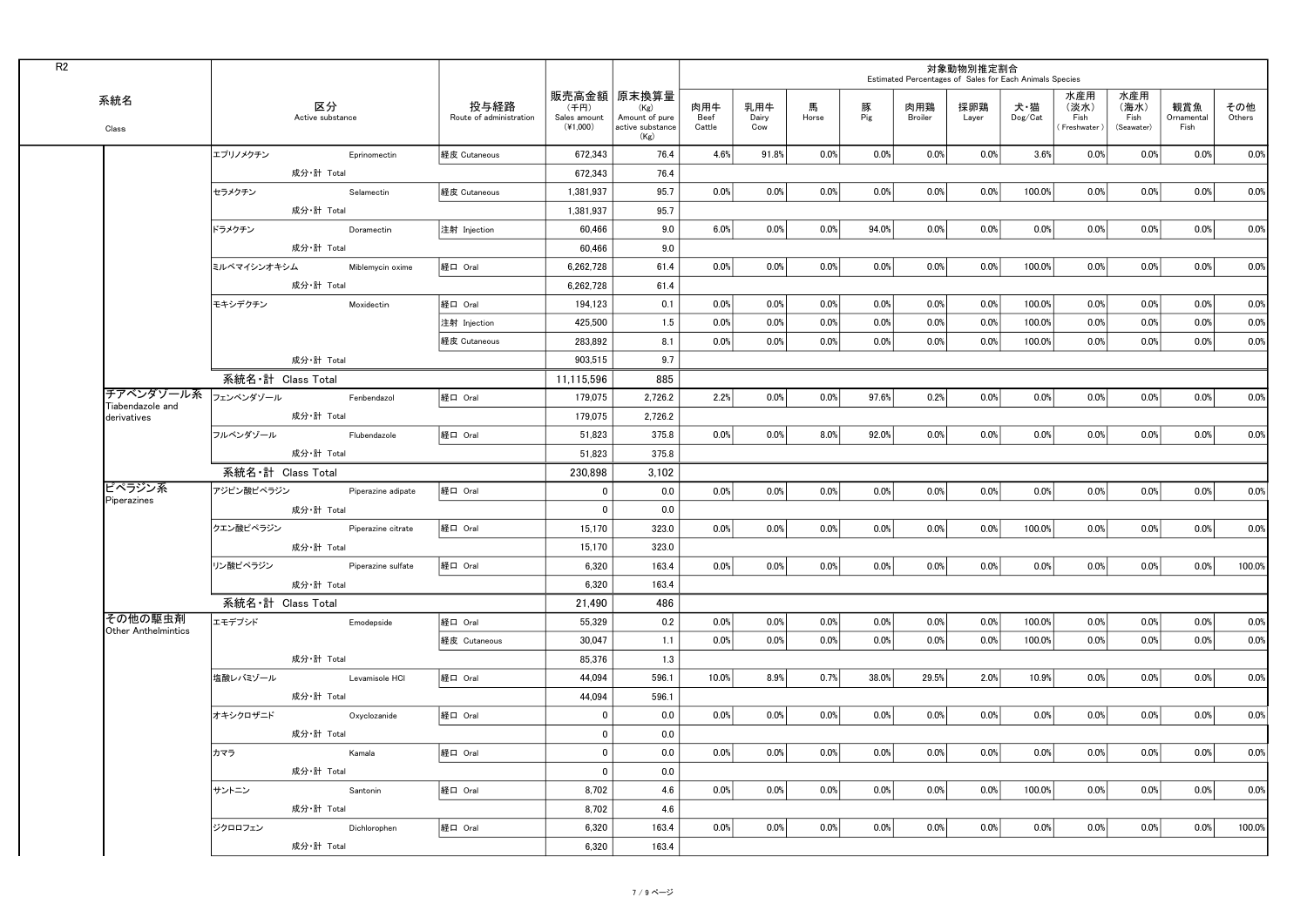| R <sub>2</sub> |                      |                            |                                |                                    |                                 |                                    |                                                                   |                       |                     |            |          | Estimated Percentages of Sales for Each Animals Species | 対象動物別推定割合    |                |                                     |                                   |                           |               |
|----------------|----------------------|----------------------------|--------------------------------|------------------------------------|---------------------------------|------------------------------------|-------------------------------------------------------------------|-----------------------|---------------------|------------|----------|---------------------------------------------------------|--------------|----------------|-------------------------------------|-----------------------------------|---------------------------|---------------|
|                | 系統名<br>Class         |                            | 区分<br>Active substance         |                                    | 投与経路<br>Route of administration | (千円)<br>Sales amount<br>$(*1.000)$ | 販売高金額 原末換算量<br>(Kg)<br>Amount of pure<br>active substance<br>(Kg) | 肉用牛<br>Beef<br>Cattle | 乳用牛<br>Dairy<br>Cow | 馬<br>Horse | 豚<br>Pig | 肉用鶏<br>Broiler                                          | 採卵鶏<br>Layer | 犬・猫<br>Dog/Cat | 水産用<br>(淡水)<br>Fish<br>(Freshwater) | 水産用<br>(海水)<br>Fish<br>(Seawater) | 観賞魚<br>Ornamental<br>Fish | その他<br>Others |
|                |                      | ジソフェノール                    |                                | <b>Disophenol</b>                  | 注射 Injection                    | $\overline{0}$                     | 0.0                                                               | 0.0%                  | 0.0%                | 0.0%       | $0.0\%$  | 0.0%                                                    | 0.0%         | $0.0\%$        | 0.0%                                | 0.0%                              | $0.0\%$                   | 0.0%          |
|                |                      |                            | 成分·計 Total                     |                                    |                                 | $\mathbf 0$                        | 0.0                                                               |                       |                     |            |          |                                                         |              |                |                                     |                                   |                           |               |
|                |                      | 酒石酸モランテル Morantel tartrate |                                |                                    | 経口 Oral                         | $\mathbf 0$                        | 0.0                                                               | 0.0%                  | 0.0%                | 0.0%       | 0.0%     | 0.0%                                                    | 0.0%         | $0.0\%$        | 0.0%                                | 0.0%                              | $0.0\%$                   | 0.0%          |
|                |                      |                            | 成分·計 Total                     |                                    |                                 | $\mathbf 0$                        | 0.0                                                               |                       |                     |            |          |                                                         |              |                |                                     |                                   |                           |               |
|                |                      | トリブロムサラン                   | <b>Tribromsalan</b>            |                                    | 経口 Oral                         | $\mathbf{0}$                       | 0.0                                                               | 0.0%                  | 0.0%                | 0.0%       | 0.0%     | $0.0\%$                                                 | 0.0%         | 0.0%           | 0.0%                                | 0.0%                              | $0.0\%$                   | 0.0%          |
|                |                      |                            | 成分·計 Total                     |                                    |                                 | $\mathbf 0$                        | 0.0                                                               |                       |                     |            |          |                                                         |              |                |                                     |                                   |                           |               |
|                |                      |                            |                                | パモ酸ピランテル Pyrantel pamoate          | 経口 Oral                         | 912,571                            | 1,822.2                                                           | 0.0%                  | 0.0%                | 0.0%       | 0.0%     | 0.0%                                                    | 0.0%         | 100.0%         | 0.0%                                | $0.0\%$                           | $0.0\%$                   | 0.0%          |
|                |                      |                            | 成分·計 Total                     |                                    |                                 | 912,571                            | 1,822.2                                                           |                       |                     |            |          |                                                         |              |                |                                     |                                   |                           |               |
|                |                      | フェノチアジン                    | <b>Example 12</b> Phenithizine |                                    | 経口 Oral                         | 6,320                              | 468.3                                                             | 0.0%                  | 0.0%                | 0.0%       | $0.0\%$  | $0.0\%$                                                 | 0.0%         | $0.0\%$        | 0.0%                                | $0.0\%$                           | $0.0\%$                   | 100.0%        |
|                |                      |                            | 成分·計 Total                     |                                    |                                 | 6,320                              | 468.3                                                             |                       |                     |            |          |                                                         |              |                |                                     |                                   |                           |               |
|                |                      | フェバンテル                     | <b>Example 1</b> Febantel      |                                    | 経口 Oral                         | 153,178                            | 775.3                                                             | 0.0%                  | 0.0%                | 0.0%       | 0.0%     | $0.0\%$                                                 | 0.0%         | 4.3%           | 0.0%                                | 95.7%                             | $0.0\%$                   | 0.0%          |
|                |                      |                            | 成分·計 Total                     |                                    |                                 | 153.178                            | 775.3                                                             |                       |                     |            |          |                                                         |              |                |                                     |                                   |                           |               |
|                |                      | プラジクアンテル                   |                                | Praziquantel                       | 経口 Oral                         | 385,049                            | 2,204.0                                                           | 0.0%                  | 0.0%                | 2.3%       | $0.0\%$  | $0.0\%$                                                 | 0.0%         | 1.8%           | 0.0%                                | 95.9%                             | $0.0\%$                   | 0.0%          |
|                |                      |                            |                                |                                    | 注射 Injection                    | 29,280                             | 2.8                                                               | 0.0%                  | 0.0%                | 0.0%       | 0.0%     | 0.0%                                                    | 0.0%         | 100.0%         | 0.0%                                | 0.0%                              | 0.0%                      | 0.0%          |
|                |                      |                            |                                |                                    | 経皮 Cutaneous                    | 460,855                            | 60.8                                                              | 0.0%                  | 0.0%                | 0.0%       | 0.0%     | 0.0%                                                    | 0.0%         | 100.0%         | 0.0%                                | 0.0%                              | 0.0%                      | 0.0%          |
|                |                      |                            | 成分•計 Total                     |                                    |                                 | 875,184                            | 2,267.5                                                           |                       |                     |            |          |                                                         |              |                |                                     |                                   |                           |               |
|                |                      | ブロムフェノホス                   |                                | <b>Example 19 Bromofenofos</b>     | 経口 Oral                         | 6,708                              | 185.7                                                             | 17.0%                 | 83.0%               | 0.0%       | 0.0%     | $0.0\%$                                                 | 0.0%         | 0.0%           | 0.0%                                | 0.0%                              | $0.0\%$                   | 0.0%          |
|                |                      |                            | 成分·計 Total                     |                                    |                                 | 6,708                              | 185.7                                                             |                       |                     |            |          |                                                         |              |                |                                     |                                   |                           |               |
|                |                      | マクリ                        |                                | Makli (Digenea)                    | 経口 Oral                         | $\mathbf 0$                        | 0.0                                                               | 0.0%                  | 0.0%                | 0.0%       | $0.0\%$  | 0.0%                                                    | 0.0%         | $0.0\%$        | 0.0%                                | $0.0\%$                           | 0.0%                      | 0.0%          |
|                |                      |                            | 成分·計 Total                     |                                    |                                 | $\overline{0}$                     | 0.0                                                               |                       |                     |            |          |                                                         |              |                |                                     |                                   |                           |               |
|                |                      | メチリジン                      |                                | <b>Methylidyne</b>                 | 注射 Injection                    | $\overline{0}$                     | 0.0                                                               | 0.0%                  | 0.0%                | 0.0%       | $0.0\%$  | 0.0%                                                    | 0.0%         | $0.0\%$        | $0.0\%$                             | $0.0\%$                           | $0.0\%$                   | 0.0%          |
|                |                      |                            | 成分·計 Total                     |                                    |                                 | $\overline{0}$                     | 0.0                                                               |                       |                     |            |          |                                                         |              |                |                                     |                                   |                           |               |
|                |                      | メラルソミン二塩酸塩                 |                                | Melarsomine 2HCI                   | 注射 Injection                    | $\overline{0}$                     | 0.0                                                               | 0.0%                  | 0.0%                | 0.0%       | 0.0%     | $0.0\%$                                                 | 0.0%         | 0.0%           | $0.0\%$                             | 0.0%                              | 0.0%                      | $0.0\%$       |
|                |                      |                            | 成分·計 Total                     |                                    |                                 | $\overline{0}$                     | 0.0                                                               |                       |                     |            |          |                                                         |              |                |                                     |                                   |                           |               |
|                |                      | 系統名·計 Class Total          |                                |                                    |                                 | 2,098,453                          | 6,284                                                             |                       |                     |            |          |                                                         |              |                |                                     |                                   |                           |               |
| 抗原虫剤           | その他の抗原虫剤             | グリカルピラミド Glycarpiramide    |                                |                                    | 経口 Oral                         | 8,205                              | 120.6                                                             | $0.0\%$               | 0.0%                | 0.0%       | 0.0%     | 21.6%                                                   | 9.8%         | $0.0\%$        | 0.0%                                | $0.0\%$                           | $0.0\%$                   | 68.6%         |
| Antiprotozoals | Other Antiprotozoals |                            | 成分·計 Total                     |                                    |                                 | 8,205                              | 120.6                                                             |                       |                     |            |          |                                                         |              |                |                                     |                                   |                           |               |
|                |                      |                            |                                | グルコン酸アンチモンナトリウム Antimon guluconate | 注射 Injection                    | 119                                | 1.3                                                               | 0.0%                  | 0.0%                | 0.0%       | $0.0\%$  | 0.0%                                                    | 0.0%         | $0.0\%$        | $0.0\%$                             | $0.0\%$                           | $0.0\%$                   | 100.0%        |
|                |                      |                            | 成分·計 Total                     |                                    |                                 | 119                                | 1.3                                                               |                       |                     |            |          |                                                         |              |                |                                     |                                   |                           |               |
|                |                      | ジクラズリル                     |                                | Diclazuril                         | 経口 Oral                         | $\overline{0}$                     | 0.0                                                               | 0.0%                  | 0.0%                | 0.0%       | $0.0\%$  | $0.0\%$                                                 | 0.0%         | $0.0\%$        | $0.0\%$                             | 0.0%                              | $0.0\%$                   | 0.0%          |
|                |                      |                            | 成分·計 Total                     |                                    |                                 | $\overline{0}$                     | 0.0                                                               |                       |                     |            |          |                                                         |              |                |                                     |                                   |                           |               |
|                |                      | ジニトルミド                     | Dinitolmide                    |                                    | 経口 Oral                         | 8,130                              | 246.3                                                             | 0.0%                  | 0.0%                | 0.0%       | 0.0%     | 20.0%                                                   | $10.0\%$     | 0.0%           | $0.0\%$                             | $0.0\%$                           | $0.0\%$                   | 70.0%         |
|                |                      |                            | 成分·計 Total                     |                                    |                                 | 8,130                              | 246.3                                                             |                       |                     |            |          |                                                         |              |                |                                     |                                   |                           |               |
|                |                      |                            |                                | ジミナゼンアセチュレート Diminazene aceturate  | 注射 Injection                    | 4,856                              | 4.2                                                               | 60.0%                 | 40.0%               | $0.0\%$    | 0.0%     | 0.0%                                                    | 0.0%         | $0.0\%$        | $0.0\%$                             | $0.0\%$                           | 0.0%                      | 0.0%          |
|                |                      |                            | 成分·計 Total                     |                                    |                                 | 4,856                              | 4.2                                                               |                       |                     |            |          |                                                         |              |                |                                     |                                   |                           |               |
|                |                      | トルトラズリル                    | <b>Toltrazuril</b>             |                                    | 経口 Oral                         | 801,330                            | 1,026.0                                                           | 34.9%                 | 10.6%               | $0.0\%$    | 54.1%    | 0.0%                                                    | 0.0%         | 0.5%           | $0.0\%$                             | $0.0\%$                           | $0.0\%$                   | 0.0%          |
|                |                      |                            | 成分·計 Total                     |                                    |                                 | 801,330                            | 1,026.0                                                           |                       |                     |            |          |                                                         |              |                |                                     |                                   |                           |               |
|                |                      | ナイカルバジン                    |                                | Nicarbazine                        | 経口 Oral                         | 1,248                              | 100.0                                                             | 0.0%                  | 0.0%                | $0.0\%$    | 0.0%     | $0.0\%$                                                 | 0.0%         | 0.0%           | $0.0\%$                             | $0.0\%$                           | 0.0%                      | 100.0%        |
|                |                      |                            |                                |                                    |                                 |                                    |                                                                   |                       |                     |            |          |                                                         |              |                |                                     |                                   |                           |               |